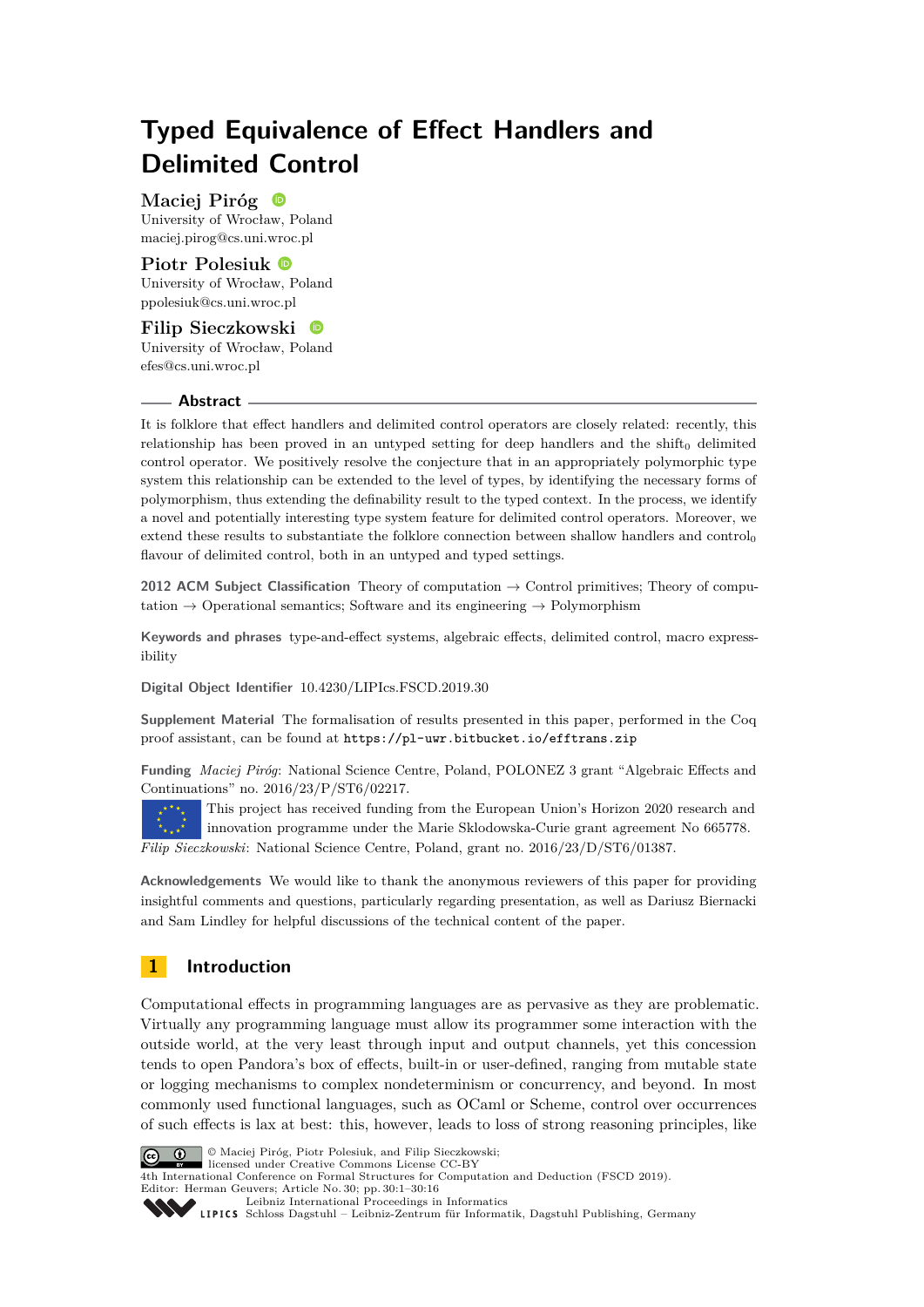# **30:2 Typed Equivalence of Effect Handlers and Delimited Control**

*β*-equivalence, and invalidates many common program optimisations by making observational equivalence a very small relation.

Two main approaches to control and contain the rise of complexity brought by the presence of effects exist: monads [\[17,](#page-15-1) [21\]](#page-15-2), as used in Haskell, is the more common in today's practice, but type-and-effect systems [\[15,](#page-15-3) [20\]](#page-15-4) appear rather often in many of the more experimental programming languages. Both these approaches feature means of establishing that a program fragment is *pure*, which intuitively means that all the usual reasoning principles and program transformations should apply, and both allow the programmer to control which particular effects can arise in a given program fragment. Although the original type-and-effect systems were geared towards particular computational effects, such as mutable state, they have since been used also for languages with user-defined effects. In the following, we consider two families of such user-defined effectful abstraction: delimited control operators and algebraic effect handlers.

Delimited control operators were invented, in different flavours, by Felleisen [\[5\]](#page-14-0) and Danvy and Filinski [\[4\]](#page-14-1), and have been used to encode effects ever since (see for instance [\[3\]](#page-14-2)). Algebraic effects and handlers, proposed by Plotkin and Pretnar [\[18\]](#page-15-5) form an alternative approach to user-defined effects, generalising exceptions and their handlers in a more direct fashion than the delimited control operators, which arise more naturally by studying the shape of effectful programs in continuation-passing style. Both these families of abstractions admit diverse type systems: in this work we focus on a particular family of type-and-effect systems with effect rows, which allows a large degree of control over what effects the program performs and what is their order in the computation.

In this paper, we work within the program outlined by Forster *et al.* [\[8\]](#page-14-3): we study local syntax-directed translations (Felleisen's *macro translations* [\[6\]](#page-14-4)) between *mutually expressible* extensions of a base calculus, thus studying the relationships between different modes of programming with user-defined effects. In this line, we make two contributions: first, we pinpoint the precise mode of polymorphism that is required for the macro translations between effect handlers and delimited control operators to preserve typings, and in the process we discover a novel extension of a type system for delimited control operators. Furthermore, we extend these results to the case of  $shallow$  effect handlers and the control<sub>0</sub> operator, thus substantiating the folklore claim that the shallow handlers behave in a "control-like" fashion. In contrast to Forster *et al.*, we focus solely on control operators with type-and-effect systems, leaving out the monadic approach to structuring effectful computations. The results presented in this paper are formalised using the Coq proof assistant.

# **2 The Common Core**

In this paper, we discuss two calculi for delimited control operators (shift<sub>0</sub> and control<sub>0</sub>) and two for effect handlers (deep and shallow), all of which are given as extensions of the core calculus defined in this section. This core calculus is a polymorphic *λ*-calculus with only basic infrastructure for effects that is shared by all four final calculi. For readability, we keep the calculi minimal, that is, they are equipped only with the features necessary to discuss control effects and their relationships. In some examples, however, we assume some basic types and constants, but this is only for readability, as they are clearly a feature orthogonal to control.

The syntax of the core calculus is given in Figure [1.](#page-2-0) The type-level variables are denoted  $\alpha, \beta, \ldots$ , while the term-level variables are denoted  $f, r, x, y, \ldots$  The syntax of terms consists of variables, *λ*-abstractions, applications, and, as a part of the infrastructure for effects,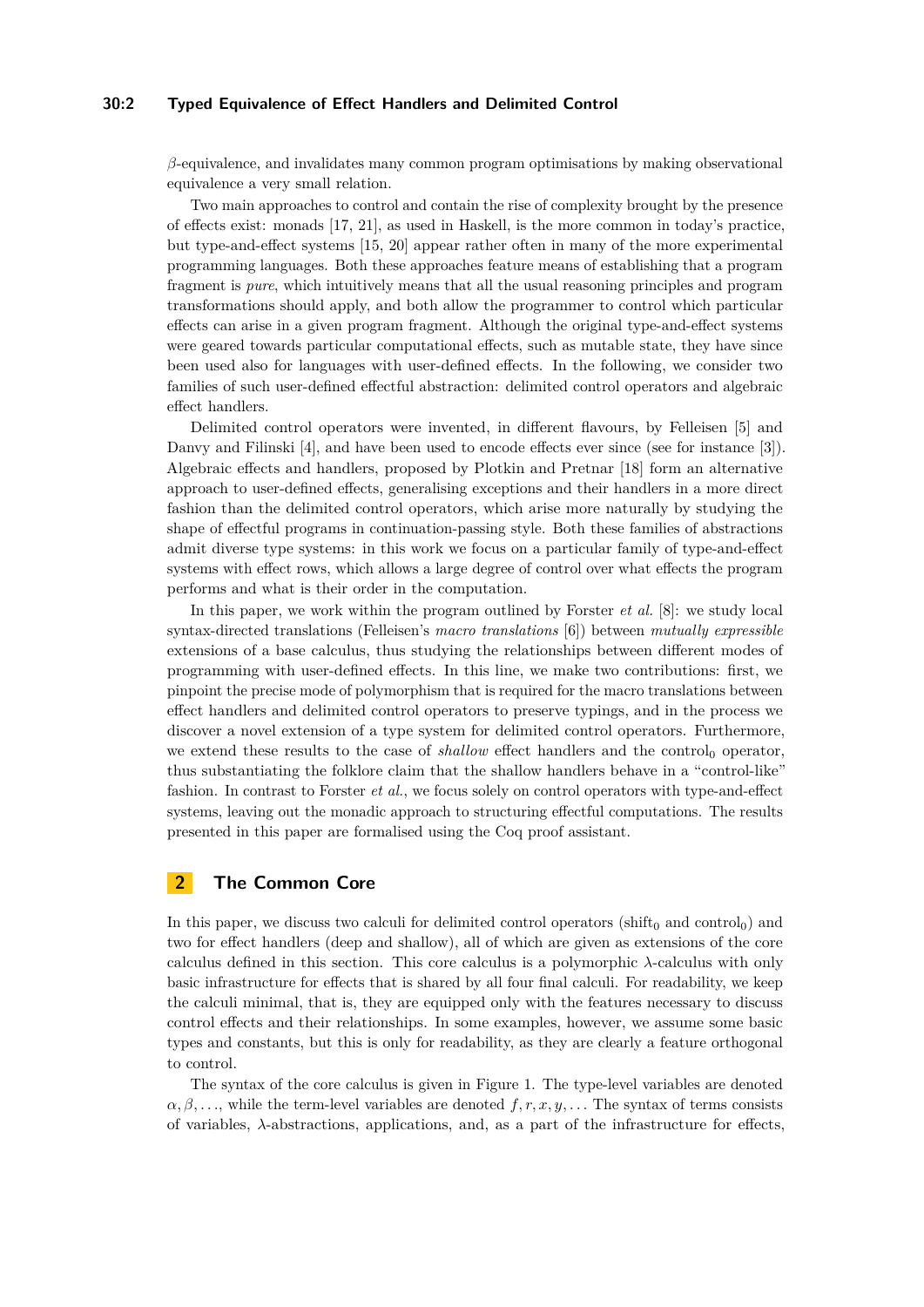<span id="page-2-0"></span>

| $\text{TVar} \ni \alpha, \beta, \dots$                                                                                                                          | (type-level variables) |
|-----------------------------------------------------------------------------------------------------------------------------------------------------------------|------------------------|
| Var $\ni$ f, r, x, y,                                                                                                                                           | (term-level variables) |
| Kind $\ni \kappa ::= \top   E   R$                                                                                                                              | (kinds)                |
| Typelike $\exists \sigma, \tau, \varepsilon, \rho ::= \alpha   \tau \rightarrow_{\rho} \tau   \forall \alpha :: \kappa . \tau   \iota   \varepsilon \cdot \rho$ | (types and rows)       |
| Val $\ni u, v ::= x \mid \lambda x$ . e                                                                                                                         | (values)               |
| $Exp \ni e ::= v \mid e \mid e \mid e$                                                                                                                          | (expressions)          |
| $\text{ECont } \ni E ::= \Box   E e   v E   [E]$                                                                                                                | (evaluation contexts)  |

<span id="page-2-1"></span>**Figure 1** Syntax of the common core of the calculi

$$
\frac{\alpha :: \kappa \in \Delta}{\Delta \vdash \alpha :: \kappa} \qquad \frac{\Delta \vdash \tau_1 :: \top \quad \Delta \vdash \rho :: \mathsf{R} \quad \Delta \vdash \tau_2 :: \top}{\Delta \vdash \tau_1 \rightarrow_{\rho} \tau_2 :: \top} \qquad \frac{\Delta, \alpha :: \kappa \vdash \tau :: \top}{\Delta \vdash \forall \alpha :: \kappa. \tau :: \top}
$$
\n
$$
\frac{\Delta \vdash \varepsilon :: \mathsf{E} \quad \Delta \vdash \rho :: \mathsf{R}}{\Delta \vdash \varepsilon \cdot \rho :: \mathsf{R}}
$$



Biernacki *et al.*'s [\[2\]](#page-14-5) *lift* operator [*e*], which we discuss below. Note that the core calculus is given à la Curry, so the variable in a *λ*-abstraction is not labelled with a type. Moreover, we have the universal quantifier as a type former, but it is not reflected in the term-level syntax: generalisations and instantiations of the quantifier take place only in type derivations.

The core calculus is equipped with a type-and-effect system organised into three kinds: T for types, E for single effects, and R for rows of effects. Considering the well-formedness rules given in Figure [2,](#page-2-1) we read that the types are given by the mentioned universal quantifier (in which we quantify over variables of any kind), type variables, and arrows, which are decorated with rows of effects. Intuitively, a row of effects specifies what effects can happen when we evaluate an expression or call an effectful function (for a discussion on row-based type-and-effect systems see, for instance, [\[14\]](#page-15-6)). Importantly, the specific calculi that we present in the subsequent sections do not distinguish effects by any sort of names, but by their position in the row associated to an expression. This means that the order of effects in a row is important and, intuitively, corresponds to the order of delimiters (handlers, resets) that can be placed around the expression – or, from another point of view, to the order in which a closing context introduces these effects. This is why we include the lift operator, as it allows us to manipulate the order of effects in a row and so, as discussed in Section [3.1,](#page-4-0) simulate a calculus with named effects. Formally, a row of effects can be given by a row variable, an empty row, written  $\iota$ , or can be built by placing an effect in front of an existing row. In other words, each row is either *closed*, which means that it is a list of effects (in this case, we tend to omit the trailing *ι* when this does not lead to confusion), or *open*, which means that it is a list of effects that ends with a row variable. Note that the core calculus does not say much about single effects, except for the fact that we can quantify over effects as well as over types or rows. However, it captures how effects are organised into rows, as this aspect is common to all four final calculi.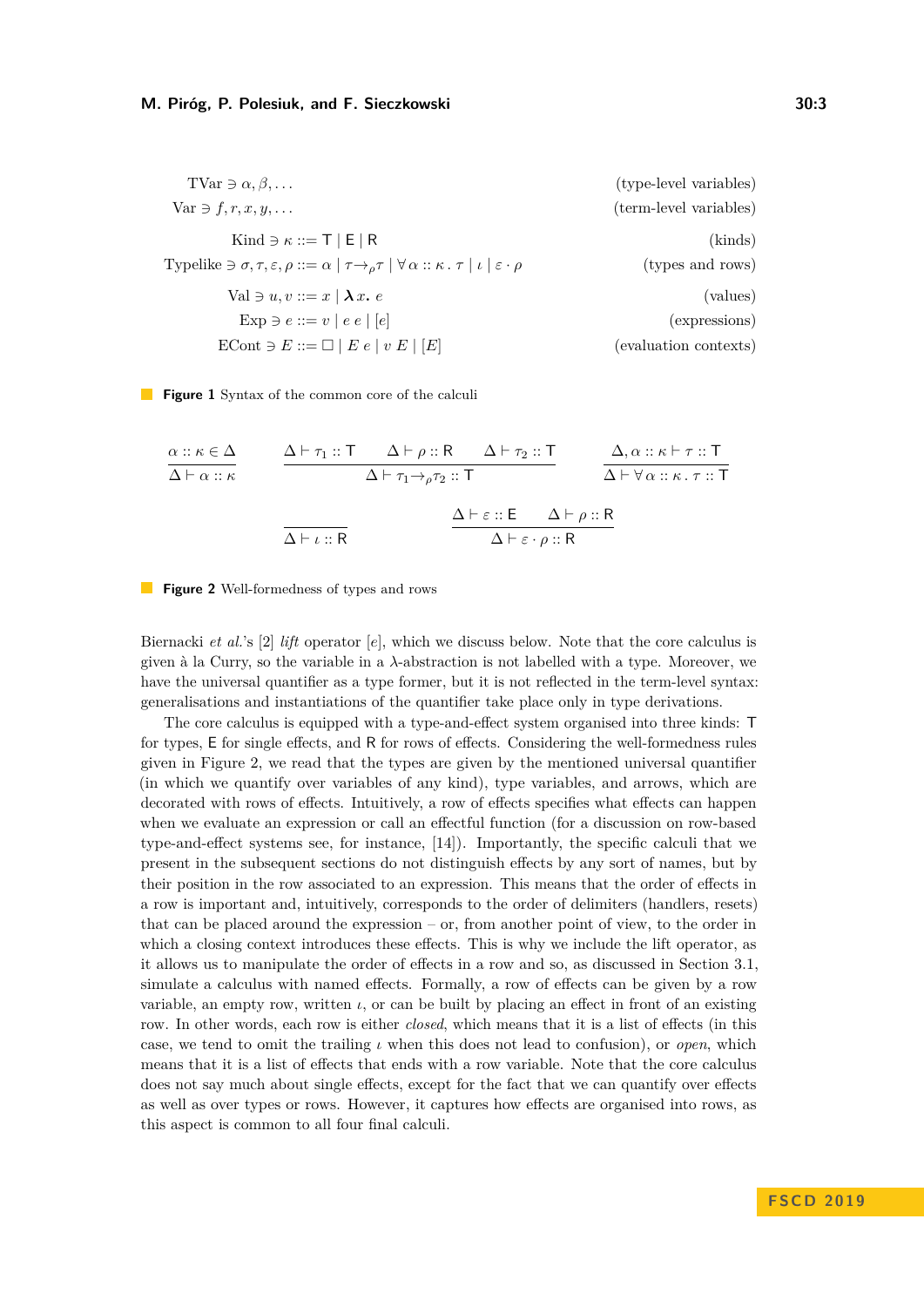## **30:4 Typed Equivalence of Effect Handlers and Delimited Control**

<span id="page-3-0"></span>
$$
\frac{\Delta \vdash \tau_2^1 <: \tau_1^1 \qquad \Delta \vdash \rho_1 <: \rho_2 \qquad \Delta \vdash \tau_1^2 <: \tau_2^2}{\Delta \vdash \tau_1^1 \rightarrow_{\rho_1} \tau_1^2 <: \tau_2^1 \rightarrow_{\rho_2} \tau_2^2}
$$
\n
$$
\frac{\Delta, \alpha :: \kappa \vdash \tau_1 <: \tau_2}{\Delta \vdash \forall \alpha :: \kappa. \ \tau_1 <: \forall \alpha :: \kappa. \ \tau_2} \qquad \frac{\Delta \vdash \rho :: \mathsf{R}}{\Delta \vdash \iota <: \rho} \qquad \frac{\Delta \vdash \rho : \mathsf{R}}{\Delta \vdash \varepsilon \cdot \rho_1 <: \varepsilon \cdot \rho_2}
$$

<span id="page-3-1"></span>**Figure 3** Subtyping

$$
\frac{x:\tau \in \Gamma}{\Delta; \Gamma \vdash x:\tau / \iota} \qquad \frac{\Delta \vdash \tau_1 :: \Gamma \quad \Delta; \Gamma, x:\tau_1 \vdash e:\tau_2 / \rho}{\Delta; \Gamma \vdash \lambda x.\ e:\tau_1 \rightarrow_{\rho} \tau_2 / \iota}
$$
\n
$$
\frac{\Delta; \Gamma \vdash e_1 : \tau_1 \rightarrow_{\rho} \tau_2 / \rho \quad \Delta; \Gamma \vdash e_2 : \tau_1 / \rho}{\Delta; \Gamma \vdash e_1 e_2 : \tau_2 / \rho} \qquad \frac{\Delta \vdash \varepsilon :: \mathsf{E} \quad \Delta; \Gamma \vdash e:\tau / \rho}{\Delta; \Gamma \vdash [e]: \tau / \varepsilon \cdot \rho}
$$
\n
$$
\frac{\Delta, \alpha :: \kappa; \Gamma \vdash e:\tau / \iota}{\Delta; \Gamma \vdash e:\forall \alpha :: \kappa.\ \tau / \iota} \qquad \frac{\Delta \vdash \sigma :: \kappa \quad \Delta; \Gamma \vdash e:\forall \alpha :: \kappa.\ \tau / \rho}{\Delta; \Gamma \vdash e:\tau \{\sigma / \alpha\} / \rho}
$$
\n
$$
\frac{\Delta \vdash \tau_1 <: \tau_2 \quad \Delta \vdash \rho_1 <: \rho_2 \quad \Delta; \Gamma \vdash e:\tau_1 / \rho_1}{\Delta; \Gamma \vdash e:\tau_2 / \rho_2}
$$

**Figure 4** Core typing rules

Figure [3](#page-3-0) shows the subtyping rules. The purpose of subtyping is to express the idea that one expression can perform "more" effects than another. In particular, it means that the empty row is a subtype of any other row, while two functions are in the relation if they satisfy the usual "contravariant-in-argument, covariant-in-result" condition together with the appropriate subtyping of their rows of effects.

With this, we can define the typing relation  $\Delta; \Gamma \vdash e : \tau / \rho$ , shown in Figure [4.](#page-3-1) It uses two contexts,  $\Delta$  to assign a kind to a free type-level variable, and  $\Gamma$  to assign a type to a free term-level variable.<sup>[1](#page-3-2)</sup> A term  $e$  is given a type  $\tau$  and a row of effects  $\rho$ , which may be performed when evaluating *e*. The rules for variables, *λ*-abstractions, and applications are rather straightforward; the only deviation from the classic formulation of Talpin and Jouvelot [\[20\]](#page-15-4) is that in the application rule we require the same effect on all premises, which is natural, as our system includes explicit subtyping. Additionally, we have the aforementioned rules that allow us to introduce and instantiate a universal quantifier, and a rule to apply subtyping. The rule for [*e*] reveals some intuition about the purpose of the lift operator, as it allows us to add any effect in front of the row to "mask" the actual first effect. As hinted before, this is due to the fact that order of the effects matters: thus, we might be allowed to freely pretend that a given computation has more effects "outside" the ones that are actually present, via subeffecting, but we need to be explicit, and use an operator with some runtime content, when we want to manipulate effects at the *beginning* of the row. As it is much more

<span id="page-3-2"></span><sup>&</sup>lt;sup>1</sup> We treat contexts as lists of bindings, allowing ourselves to write types of the form  $\forall \Delta$ .  $\tau$ , with the natural expansion as a chain of nested quantifiers of appropriate length.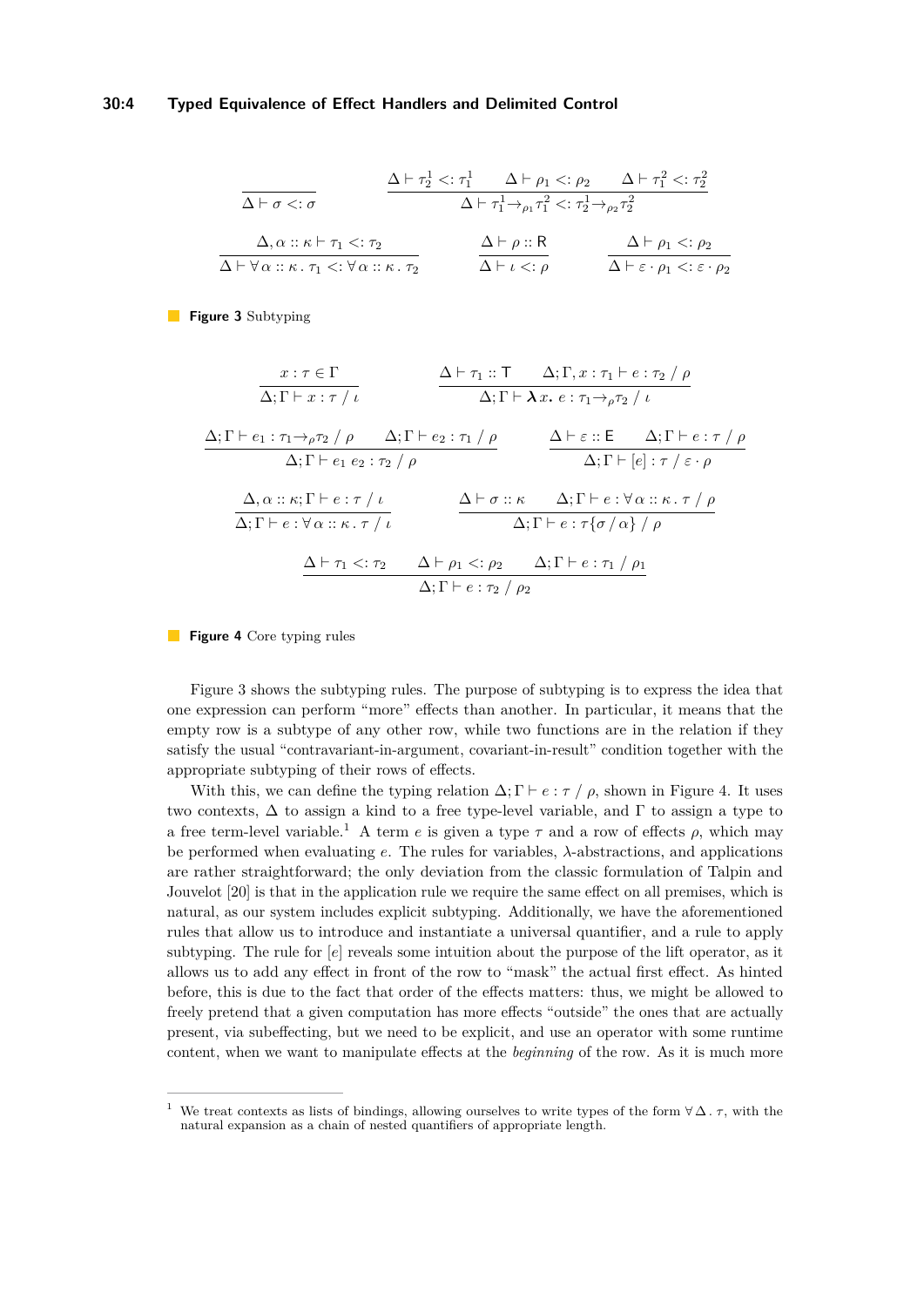<span id="page-4-1"></span>
$$
\lambda x. e v \mapsto e \{v / x\} \qquad [v] \mapsto v \qquad \frac{e_1 \mapsto e_2}{E[e_1] \to E[e_2]}
$$

<span id="page-4-2"></span>**Figure 5** Single-step reduction and core contraction rules

$$
\frac{n - \text{free}(E)}{0 - \text{free}(\square)} \qquad \frac{n - \text{free}(E)}{n - \text{free}(E \ e)} \qquad \frac{n - \text{free}(E)}{n - \text{free}(v \ E)} \qquad \frac{n - \text{free}(E)}{n + 1 - \text{free}([E])}
$$

**Figure 6** Freeness for core evaluation contexts

natural to discuss the details of the semantics of lift with some actual effects at hand, we return to this discussion in more depth in Section [3.1,](#page-4-0) where we define deep effect handlers.

Figure [5](#page-4-1) together with the syntax of evaluation contexts from Figure [1](#page-2-0) define the callby-value operational semantics in terms of contractions, that is, single-step reductions in an evaluation context, in the standard style of Felleisen and Friedman [\[7\]](#page-14-6). Note that while the lift operator does not have any computational content on its own, it is used to manipulate the freeness of evaluation contexts defined in Figure [6.](#page-4-2) The freeness judgment was introduced by Biernacki et al. [\[2\]](#page-14-5) to judgmentally match an effect handler to the operation, but it readily scales to the other systems, allowing us to move the lift to the common part of the calculus. Of course, since the core calculus does not contain any effect delimiters, the freeness can only increase, and only via the lift, but its use will become apparent when we consider particular effects.

# **3 Deep Effect Handlers and Delimited Control**

We now turn to study the connection between the deep handlers and the shift $_0$  calculus of delimited control operators. The operational semantics of the calculi and their (untyped) equivalence are a slight variation on the ones studied by Forster *et al.* [\[8\]](#page-14-3). The correspondence between the type systems is our contribution.

## <span id="page-4-0"></span>**3.1 Deep Handler Calculus**

The calculus of deep effect handlers is given in Figure [7](#page-5-0) as an extension of the core calculus. We extend the syntax of expressions with two forms: the first one, **do** *v*, is an operation with a single argument. Note that while the argument is necessarily a value, this restriction is purely a matter of convenience. The second new form is a handler, **handle**  $e\{x, r, e; x, e\}$ . in which the first expression is the handled computation, the  $x, r$ ,  $e$  part is an interpretation of the operation, while *x. e* is the "return" clause, which describes the behaviour of the handler on effect-free computations. Handlers come with one new form of evaluation contexts, which allows reductions in the handled expression.

The reduction semantics for handlers is given by two contraction rules. The first one states that if we handle a 0-free context that has an operation in the evaluation position, the handler takes over, and proceeds according to the  $x, r, e_h$  part, where  $e_h$  is the computation that we proceed with, in which *x* is bound to the value of the argument of the operation, while r is bound to the resumption, which allows us to continue evaluating the handled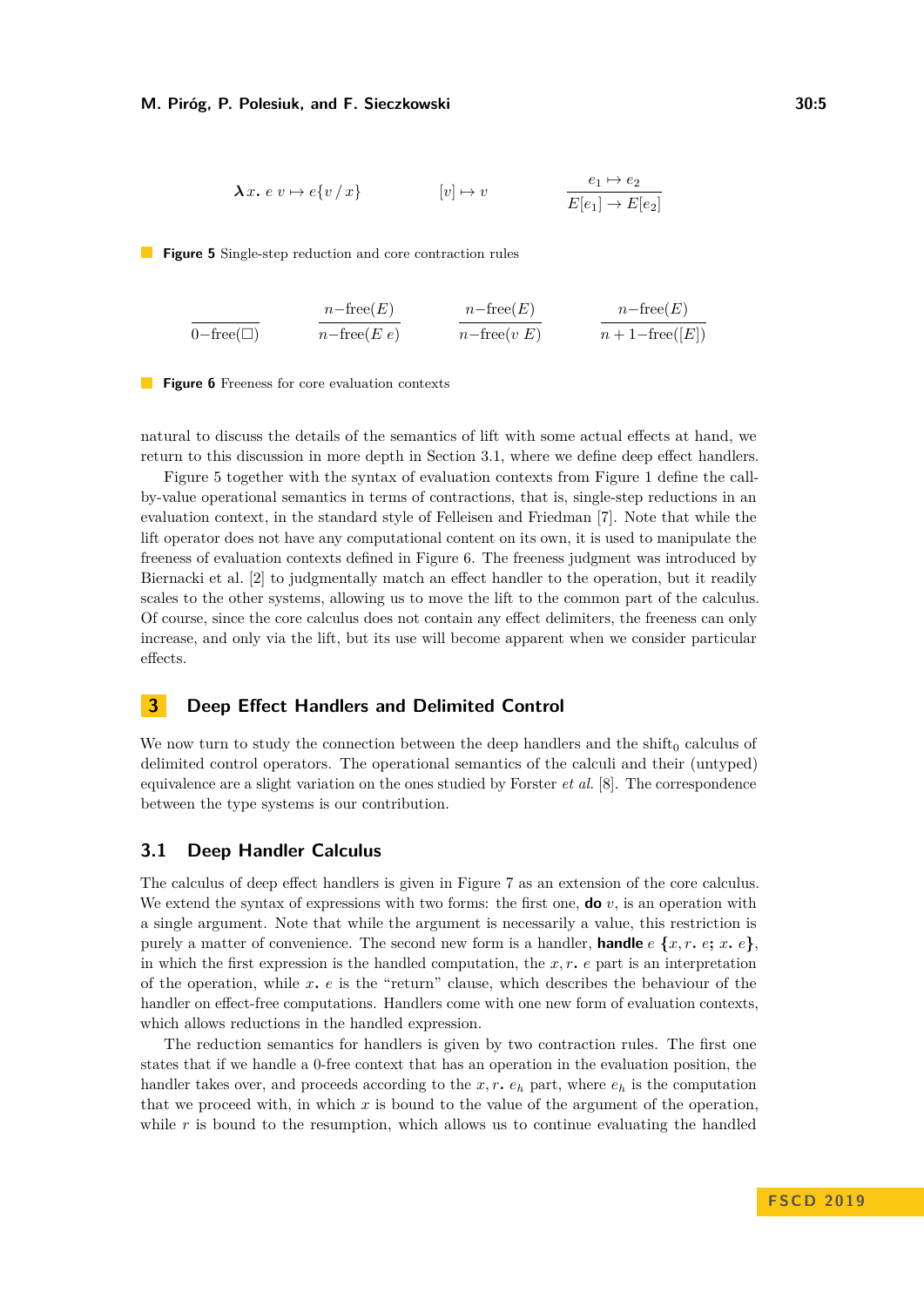<span id="page-5-0"></span>
$$
\sigma ::= \dots | \Delta. \tau_1 \Rightarrow \tau_2
$$
\n
$$
e ::= \dots | \text{ do } v | \text{ handle } e \{x, r. e; x. e\}
$$
\n
$$
E ::= \dots | \text{ handle } E \{x, r. e; x. e\}
$$
\n
$$
n + 1 - \text{free}(E)
$$
\n
$$
n + 1 - \text{free}(E)
$$

 $v_c = \lambda z$ *.* handle  $E[z]$   $\{x, r, e_h; x, e_r\}$ **handle**  $E[\textbf{do } v]$   $\{x, r, e_h; x, e_r\} \mapsto e_h\{v / x\}\{v_c / r\}$ 

**handle** *v*  $\{x, r, e_h; x, e_r\} \mapsto e_r \{v / x\}$ 

$$
\frac{\Delta; \Gamma \vdash v : \delta(\tau_1) / \iota \qquad \Delta \vdash \delta :: \Delta' \qquad \Delta \vdash \Delta'. \tau_1 \Rightarrow \tau_2 :: \mathsf{E}}{\Delta; \Gamma \vdash \mathbf{do} v : \delta(\tau_2) / (\Delta'. \tau_1 \Rightarrow \tau_2)}
$$
\n
$$
\Delta; \Gamma \vdash e : \tau / (\Delta'. \tau_1 \Rightarrow \tau_2) \cdot \rho
$$
\n
$$
\Delta, \Delta'; \Gamma, x : \tau_1, r : \tau_2 \rightarrow_{\rho} \tau_r \vdash e_h : \tau_r / \rho \qquad \Delta; \Gamma, x : \tau \vdash e_r : \tau_r / \rho
$$
\n
$$
\Delta; \Gamma \vdash \mathbf{handle} \ e \ \{x, r. \ e_h; x. \ e_r\} : \tau_r / \rho
$$

**Figure 7** Calculus of deep handlers

computation with a given value in place of the operation. Note that the resumption  $v_c$  is again wrapped in the same handler, which is why such handlers are called *deep*, as opposed to shallow handlers discussed in Section [4.1.](#page-10-0) The second single-step reduction rule is used when we handle a value. In such a case, the entire handler evaluates to  $e_r$  from the  $x$ *.*  $e_r$ part, in which *x* is bound to the handled value.

A single effect in the type system is given as  $\Delta$ *.*  $\tau_1 \Rightarrow \tau_2$ , which, intuitively, specifies the type of the **do** operation. This means that its argument is of the type  $\tau_1$ , while the operation applied to an argument can be used in contexts that expect an expression of the type *τ*2. Importantly, each effect may bind any number of type variables of appropriate kinds, denoted by  $\Delta$ , which means that the effect  $\tau_1 \Rightarrow \tau_2$  can be polymorphic. One example of why such a feature is useful is the error effect, in which the operation is "raise an exception". Since we need to be able to do it regardless of the expected type, such an effect is captured by  $\alpha$  :: T*. unit* $\Rightarrow \alpha$ . For our purposes, such polymorphic effects are needed for the typed translations between deep handlers and the shift $_0$ /reset delimited control operators. Such polymorphic operations have been considered before, for instance by Kammar *et al.* [\[11\]](#page-15-7), and indeed such an extension to the type system with effects seems rather natural.

The typing rule for the **do** operation indeed matches the shape of the effect: the argument is required to have the type  $\tau_1$  and the entire expression has type  $\tau_2$ . Moreover, we may pick any *type-level substitution*  $\delta$  that is well-formed in  $\Delta$ , and apply it to both types, thus *instantiating* the polymorphic operation. For example, in the error effect, if we want to raise an exception in a context in which we expect a value of the type *int*, we instantiate *α* to *int*. Formally, we define the well-formedness of a substitution as

$$
\Delta \vdash \delta :: \Delta' \stackrel{\triangle}{=} \text{dom}(\delta) = \text{dom}(\Delta') \land \forall \alpha \in \text{dom}(\delta), \Delta \vdash \delta(\alpha) :: \Delta'(\alpha).
$$

The typing rule for **handle**  $e \{x, r, e_h; x, e_r\}$  reveals that we handle the first effect in the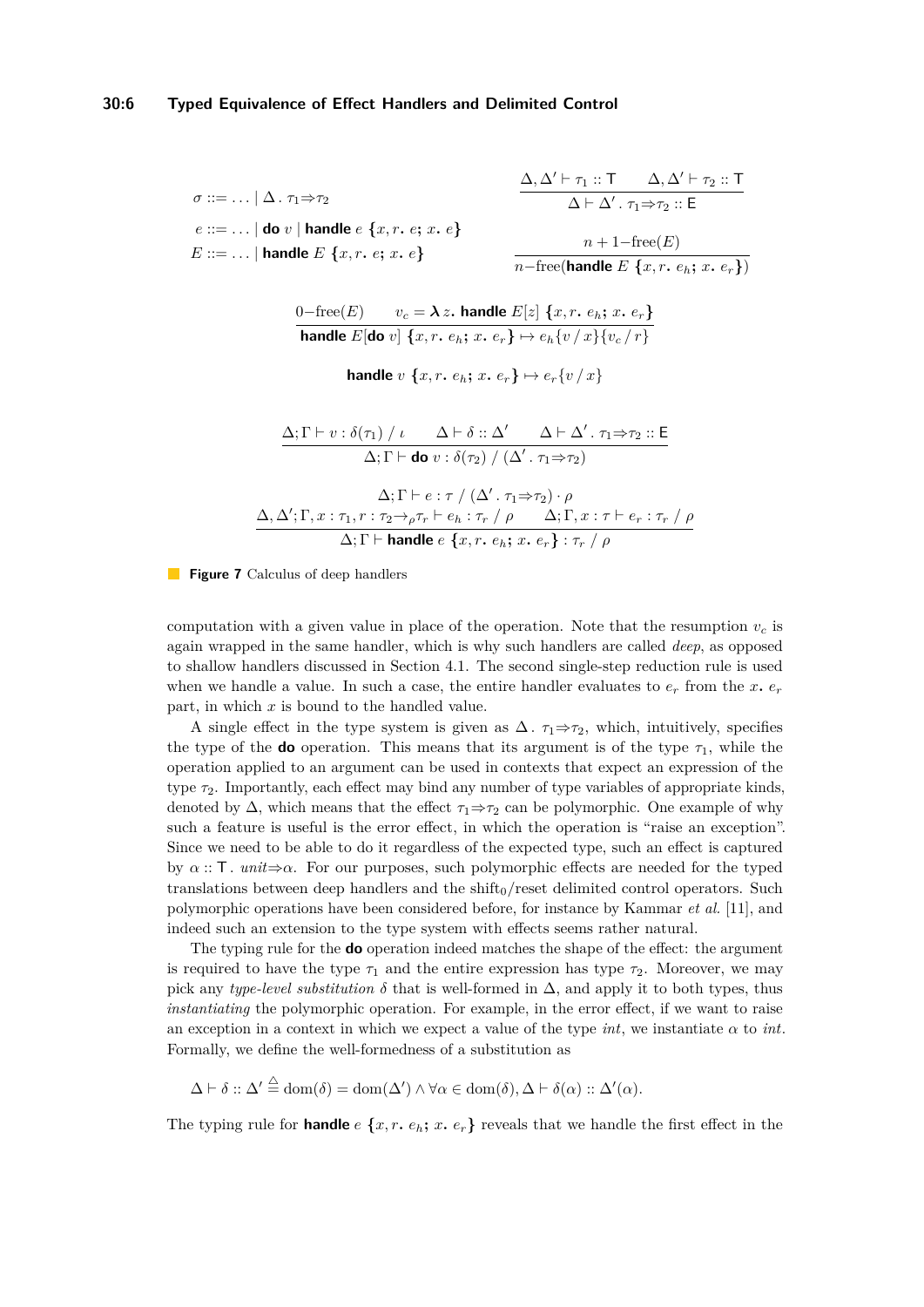row of the handled expression. The overall result of the handler has a type  $\tau_r$ , which needs to be the type of both  $e_h$  and  $e_r$ . Importantly, the handler needs to be polymorphic in  $\Delta'$ , which means that for each particular occurrence of the operation, the expression  $e_h$  must be oblivious to the concrete instantiation of the variables of  $\Delta'$ .

This type system is sound with respect to the operational semantics, as shown by the following result, obtained by the standard technique of progress and preservation (cf. Harper [\[9\]](#page-14-7), Wright and Felleisen [\[22\]](#page-15-8):

**Theorem 1.** *If*  $\cdot$ ;  $\cdot$   $\vdash$   $e$  :  $\tau$  /  $\iota$  *and*  $e \rightarrow^* e' \not\rightarrow \iota$ *n the calculus of deep handlers, then there exists a value v such that*  $e' = v$  *and*  $\cdot; \cdot \vdash v : \tau / \iota$ .

One aspect that distinguishes our approach from most calculi for algebraic effects in the literature is that, for the simplicity of presentation, we have only one operation, **do**. Usually, one assumes a number of operations, often grouped in named effects, which is much more convenient in a programmer-level language, but is not necessary for our semantic considerations. This is the reason why we include the lift operator [*e*] in our calculi, since it allows us to express programs with multiple effects. To see that this is the case, we now briefly discuss the relationship with multiple effects and multiple operations in an effect.

In most settings with multiple effects, each operation is associated with a particular effect [\[2,](#page-14-5) [13\]](#page-15-9). Then, operationally, it is assigned to the nearest enclosing handler of this effect. On the level of types, one then takes the rows  $\varepsilon_1 \cdot \varepsilon_2 \cdot \rho$  and  $\varepsilon_2 \cdot \varepsilon_1 \cdot \rho$  as equivalent for any two distinct effects  $\varepsilon_1$  and  $\varepsilon_2$ , which allows freely swapping a pair of different effects in a row. Then, in a typing derivation, one needs to apply enough swaps to move the effect handled by a particular handler to the front of the row of the handled expression. However, as shown by Biernacki *et al.* [\[2\]](#page-14-5), in a language with the lift operator, we can express a termlevel swap function for any two positions in the row. For example, consider the expression **do**  $2 + [\textbf{do}()] : \text{int} / (\textit{i} \cdot \textit{int} \Rightarrow \textit{int}) \cdot (\textit{i} \cdot \textit{unit} \Rightarrow \textit{int})$ . Then, swapping the first two effects in the row would yield an expression equivalent to  $[\text{do 2}] + \text{do } () : int / ( . unit \Rightarrow int) \cdot ( . int \Rightarrow int).$ This means that our calculus can simulate a multiple-effect setting by manually placing enough lifts and swaps.

Another issue is the presence of multiple operations in an effect, which are handled together by a single handler. One can simulate this by tagging the argument of **do**, in a way that allows to distinguish between the operations. The difficulty is that different operations can have different types, depending on the tag. Thus, to simulate multiple operations in an effect, we could use GADTs, possibly encoded via equality types [\[23\]](#page-15-10). This aspect, however, is orthogonal to the aspects of control that we consider in this paper.

# **3.2 The shift**<sup>0</sup> Delimited Control Calculus

The calculus of the shift<sub>0</sub> flavour of delimited control is given in Figure [8.](#page-7-0) It extends the core calculus with two new syntactic constructs: the **shift<sup>0</sup>** operator and the reset delimiter,  $\langle e|x, e_r \rangle$ , where the expression *e* is the delimited computation, while *x. e<sub>r</sub>* is the "return" part.

Operationally, an expression **shift**<sub>0</sub>  $k$ *.*  $e$  aborts the evaluation of the appropriate enclosing reset, replacing it with the expression *e*. However, the evaluation of the entire reset is not all-lost, as it is captured as a continuation bound to the variable *k* in *e*. If it happens that no **shift**<sub>0</sub> is evaluated inside *e* in  $\langle e | x, e_r \rangle$ , the value of the entire reset is given by the value of *e<sup>r</sup>* in which *x* is bound to the value of *e*.

The type-and-effect system is a generalisation of the calculus introduced by [\[8\]](#page-14-3). A single effect  $\Delta$ . *τ* /  $\rho$  can intuitively be seen as a specification of the type and effect of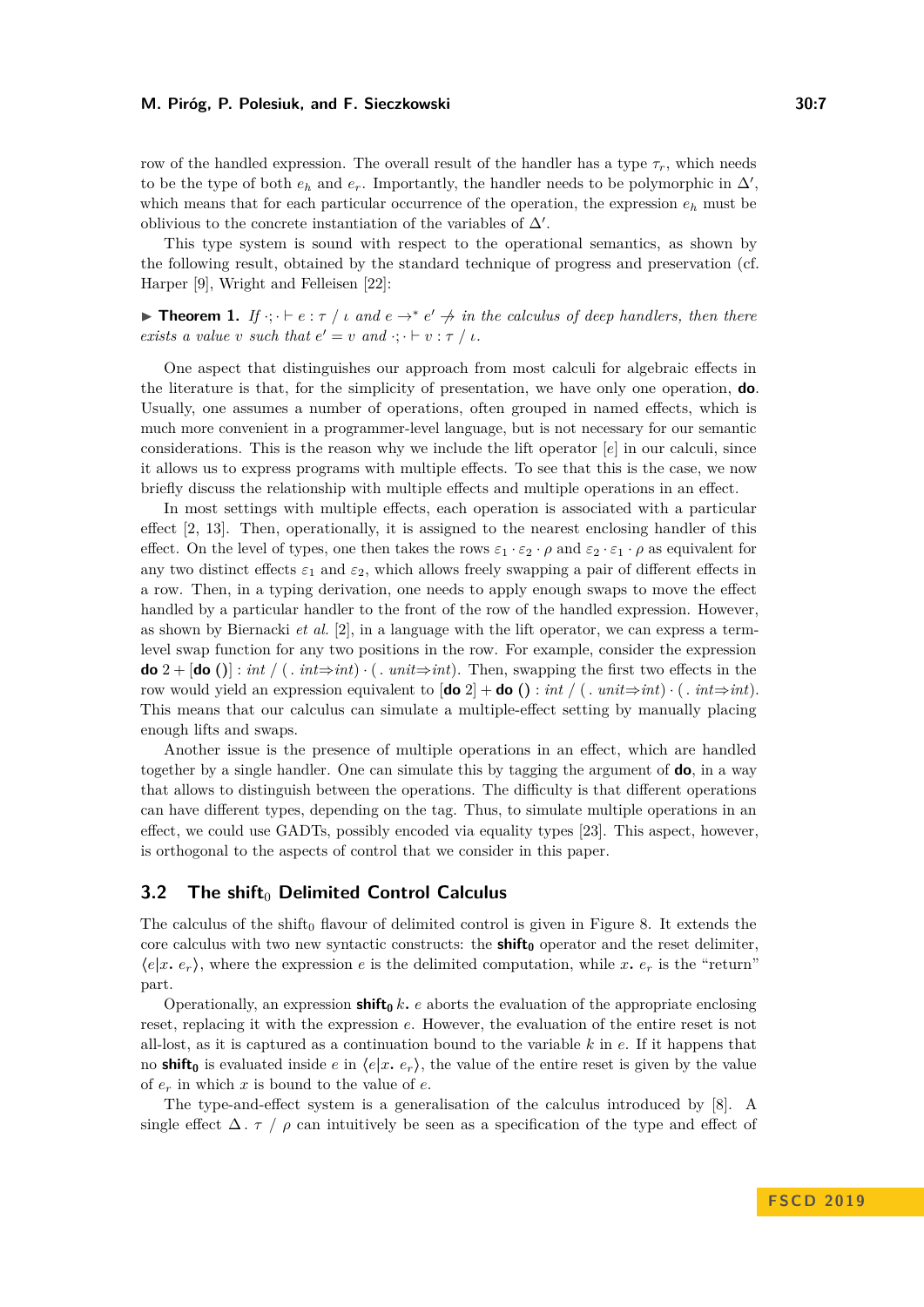<span id="page-7-0"></span>
$$
\sigma ::= ... | \Delta. \tau / \rho
$$
\n
$$
\frac{\Delta, \Delta' \vdash \tau :: \top \Delta, \Delta' \vdash \rho :: \mathsf{R}}{\Delta \vdash \Delta'. \tau / \rho :: \mathsf{E}}
$$
\n
$$
e ::= ... | \text{ shift}_{0} k. e | \langle e | x. e \rangle
$$
\n
$$
E ::= ... | \langle E | x. e \rangle
$$
\n
$$
\frac{n + 1 - \text{free}(E)}{n - \text{free}(\langle E | x. e \rangle)}
$$
\n
$$
\frac{0 - \text{free}(E) \quad v_c = \lambda z. \langle E[z] | x. e_r \rangle}{\langle E[\text{shift}_{0} k. e] | x. e_r \rangle \mapsto e\{v_c / k\}} \qquad \langle v | x. e \rangle \mapsto e\{v / x\}
$$
\n
$$
\frac{\Delta, \Delta' \vdash \rho' <: \rho \quad \Delta \vdash \tau' :: \top \quad \Delta \vdash (\Delta'. \tau / \rho) \cdot \rho' :: \mathsf{R}}{\Delta; \Gamma \vdash \text{shift}_{0} k. e : \tau' / (\Delta'. \tau / \rho) \cdot \rho'}
$$
\n
$$
\frac{\Delta \vdash \delta :: \Delta' \quad \Delta; \Gamma \vdash e : \tau' / (\Delta'. \tau / \rho) \cdot \delta(\rho)}{\Delta; \Gamma \vdash \langle e | x. e_r \rangle : \delta(\tau) / \delta(\rho)} \qquad \frac{\Delta; \Gamma, x : \tau' \vdash e_r : \delta(\tau) / \delta(\rho)}{\Delta; \Gamma \vdash \langle e | x. e_r \rangle : \delta(\tau) / \delta(\rho)}
$$

**Figure 8** Calculus of shift<sub>0</sub>/reset

the continuation captured by any shift within the expression. Thus, if we consider the computation  $\langle e|x, e_r \rangle$  and assume it has some type  $\tau_r$  and effect row  $\rho_r$ , this type and row will be preserved as the first effect in the row associated with *e*. Then, in each **shift**<sub>0</sub>  $k$ *.*  $e_s$ within *e*, the expression  $e_s$  is supposed to have this precise type and effect row – after all, the entire reset is replaced by *es*, so their types must agree. As a novel feature in our calculus, parts of the type and row captured as an effect by the reset may be abstracted: thus, both  $\tau$  and  $\rho$  in an effect specification might depend on type variables bound by  $\Delta$ – by the typing rule in Figure [8](#page-7-0) we would have *τ<sup>r</sup>* = *δ*(*τ* ), and likewise for *ρ*. This can be intuitively understood as akin to existential quantification: the are concrete types known to a reset are abstracted within its body, but they are not revealed to the shifts within, which thus have to treat them parametrically, somewhat like an unpack operation.

This novel feature of the system should make us wonder if it is ever practical, particularly so given the long history of delimited control operators – and we believe it is. As an example, imagine a library that implements simple exceptions, with the signature given as two functions, throw :  $\forall \alpha :: \mathsf{T}$ *. unit*  $\rightarrow_{\varepsilon} \alpha$  and try :  $\forall \alpha :: \mathsf{T}$ *. (unit*  $\rightarrow_{\varepsilon} \alpha$ ) $\rightarrow \alpha \rightarrow \alpha$ ,<sup>[2](#page-7-1)</sup> for some, as yet unknown, effect  $\varepsilon$ . Can we express such a library using shift<sub>0</sub> and reset and, if so, what is the definition of  $\varepsilon$ ? Clearly, throw needs to capture the context and discard it, and try should delimit the context – but how can throw procure the result it should return? In fact, it cannot produce such a result directly, since at definition site the type of the result is unknown – indeed, throw can (and should) be used in multiple contexts, where the return types expected by try are different.

This is where parametricity comes in. We can have throw capture the context and return an identity function, which will return whatever value the enclosing try would feed it, giving us throw ()  $\stackrel{\triangle}{=}$  **shift** $_0$   $\_\cdot$   $\lambda$   $x$   $\ldots$   $x$ , which matches the signature given  $\varepsilon \stackrel{\triangle}{=} \alpha ::$  T  $\ldots$   $\alpha \rightarrow \alpha \;/\ \iota$ .

<span id="page-7-1"></span><sup>&</sup>lt;sup>2</sup> The second argument of try denotes the result of the entire expression if the exception was raised; this example could clearly be generalised, but as an illustration it is sufficient.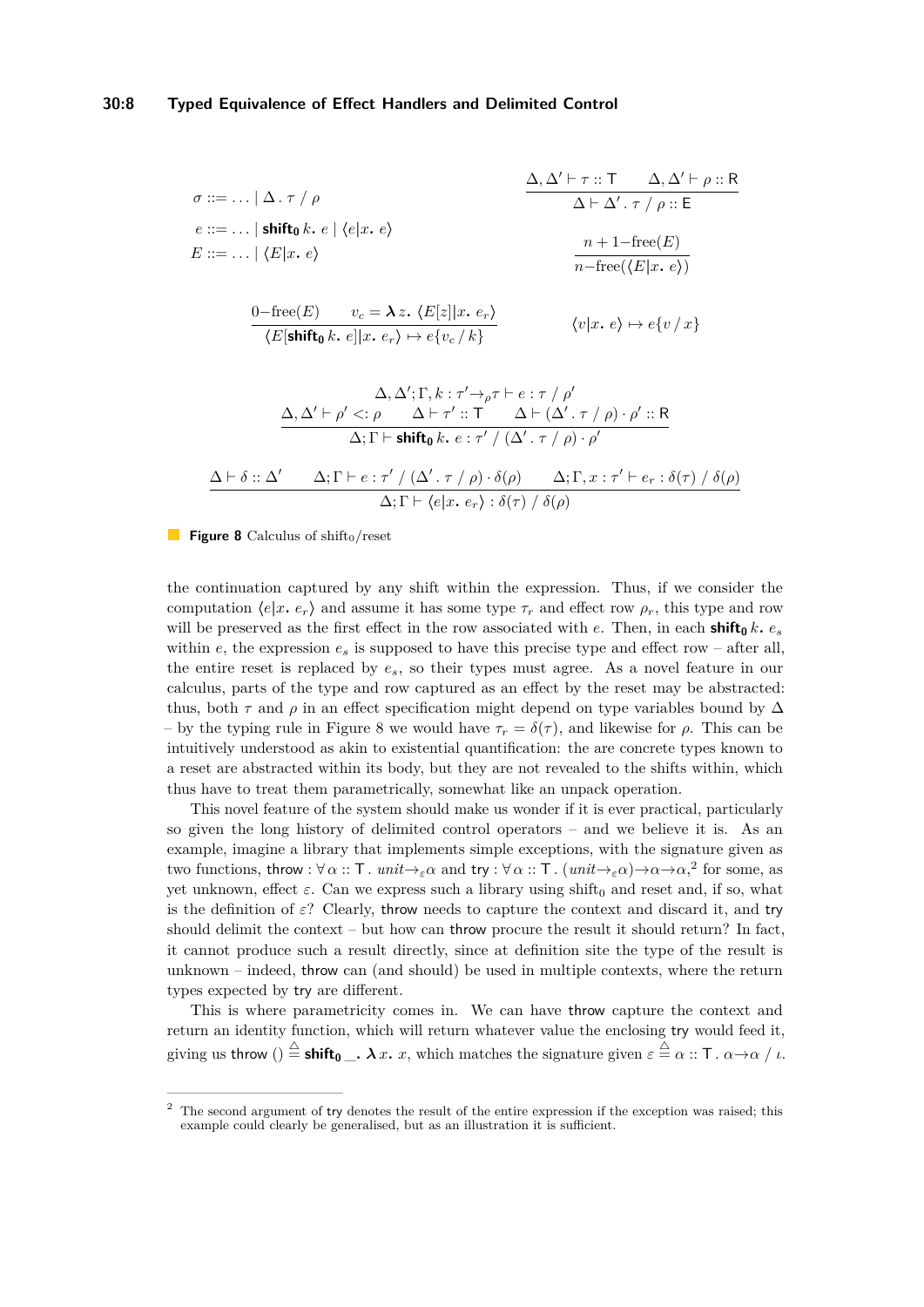<span id="page-8-0"></span>
$$
\begin{aligned}\n\left[\text{shift}_0 \, k. \, e\right]^{DH} &\stackrel{\triangle}{=} \text{do } (\lambda \, k. \, \left[e\right]^{DH}) \\
\left[\langle e | x. \, e_r \rangle\right]^{DH} &\stackrel{\triangle}{=} \text{handle } \left[e\right]^{DH} \{x, r. \, x \, r; \, x. \, \left[e_r\right]^{DH}\} \\
\left[\Delta \cdot \tau / \rho\right]^{DH} &\stackrel{\triangle}{=} \alpha :: \mathsf{T}. \left(\forall \Delta \cdot (\alpha \rightarrow_{\llbracket \rho\rrbracket^{DH}} \left[\tau\right]^{DH}) \rightarrow_{\llbracket \rho\rrbracket^{DH}} \left[\tau\right]^{DH}\right) \Rightarrow \alpha\n\end{aligned}
$$

**Figure 9** Shift<sub>0</sub> as deep handlers

Similarly, we have try  $th v \stackrel{\triangle}{=} \langle th (0 | x, \lambda_-, x \rangle v)$ , which also matches its signature with the given definition of  $\varepsilon$ . This simple example shows that this novel form of polymorphism gives us a certain separation of concerns, where the programmer may write effectful library functions and eliminate them using other constructs that insert reset delimiters in the appropriate places, instantiating the polymorphic effect at the same time.

Note that our calculus has additional constructs over the usual presentations of  $\text{shift}_0$  and reset. In particular, we have the return clause in resets and the lift operator inherited from the core calculus. However, these constructs can be both macro-expressed in the standard setting for well-typed programs: the former was shown by Materzok and Biernacki [\[16\]](#page-15-11), while the latter is definable as  $[e] \stackrel{\triangle}{=}$ **shift**<sub>0</sub> *k. k e*.

Like with the deep handlers, we use progress and preservation lemmas to obtain the following soundness theorem:

**Theorem 2.** *If*  $\cdot$ ;  $\cdot$   $\vdash$  *e* :  $\tau$  / *i and*  $e \rightarrow^* e' \not\rightarrow$  *in the calculus of shift*<sub>0</sub> *and reset, then there exists a value v such that*  $e' = v$  *and*  $\cdot; \cdot \vdash v : \tau / \iota$ .

# **3.3 Typed Correspondence**

We show the typed correspondence of the calculi presented in previous sections by presenting two local syntax-directed translations between calculi and showing that they preserve types and semantics. The translations of expressions are simple adaptations of those of Forster *et al.* [\[8\]](#page-14-3), but the novel parts are translations of types and identifying which kind of polymorphism is required to obtain type preservation.

The translation from the calculus of  $\text{shift}_0$  to deep handlers is shown in Figure [9.](#page-8-0) We only show translations of those parts of the language which need to be "macro expanded", i.e., the control constructs **shift**<sub>0</sub>  $k$ *.*  $e$  and  $\langle e | x, e_r \rangle$  at the level of expressions and the single effects at the level of types. For other constructs the translation behaves homomorphically: *λ*-abstraction is translated to a *λ*-abstraction, application to an application, etc.

The control operator **shift<sup>0</sup>** performs en effect, so it is translated to **do** operation. The body of **shift<sup>0</sup>** operator is expressed as a *λ*-abstraction and then passed as an argument to the operation, while a handler is responsible for providing the captured continuation. Indeed, the translation of reset follows this protocol: reset is turned into a handler which applies an argument of operation directly to the resumption.

In order to explain the translation of single effects, consider the following example. The expression  $\langle E[\text{shift}_0 k, e]|x, e_r \rangle$  of type  $\tau_0$  where E is a 0-free evaluation context, will be translated into

 ${\bf handle}$   $(\llbracket E \rrbracket ^\mathrm{DH}[\mathbf{do}\ (\boldsymbol{\lambda}\,k.\ \llbracket e \rrbracket ^\mathrm{DH})])\ \{x, r.\ x\ r;\ x.\ \llbracket e_r \rrbracket ^\mathrm{DH}\},$ 

so the effect handled by this handler should have the shape  $((\tau' \rightarrow \rho \tau) \rightarrow \rho \tau) \Rightarrow \tau'$  where  $\tau = [\tau_0]^{\text{DH}}$  and  $\tau'$  is a translation of the type of **shift**<sub>0</sub> *k. e* expression. The main difficulty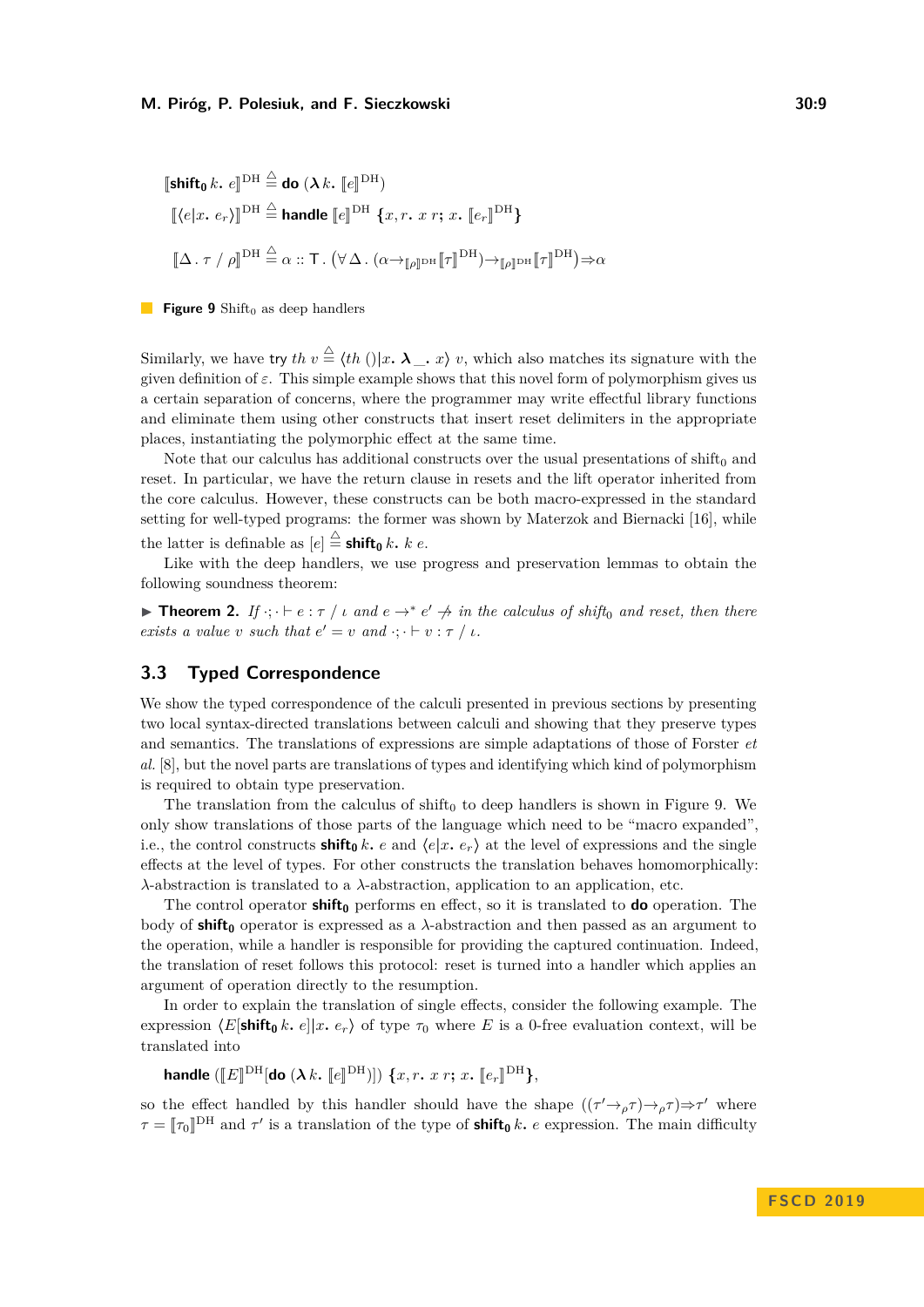## **30:10 Typed Equivalence of Effect Handlers and Delimited Control**

<span id="page-9-0"></span>
$$
\llbracket \textbf{do } v \rrbracket^{\text{DD}} \stackrel{\triangle}{=} \textbf{shift}_{0} k. \ \lambda \ h. \ \ h \llbracket v \rrbracket^{\text{DD}} (\lambda \ x. \ k \ x \ h)
$$
\n
$$
\llbracket \textbf{handle } e \{x, r. \ e_{h}; \ x. \ e_{r}\} \rrbracket^{\text{DD}} \stackrel{\triangle}{=} \langle \llbracket e \rrbracket^{\text{DD}} | x. \ \lambda \ h. \ \llbracket e_{r} \rrbracket^{\text{DD}} \rangle (\lambda \ x. \ \lambda \ r. \ \llbracket e_{h} \rrbracket^{\text{DD}})
$$
\n
$$
\llbracket \Delta \ . \ \tau_{1} \Rightarrow \tau_{2} \rrbracket^{\text{DD}} \stackrel{\triangle}{=} \alpha :: \mathsf{T}, \beta :: \mathsf{R}. \ \ ((\forall \Delta \ . \ \llbracket \tau_{1} \rrbracket^{\text{DD}} \rightarrow (\llbracket \tau_{2} \rrbracket^{\text{DD}} \rightarrow_{\beta} \alpha) \rightarrow_{\beta} \alpha) \ / \ \beta
$$

**Figure 10** Deep handlers as shift<sub>0</sub>

of assigning types to this translation is that type  $\tau'$  is not known by the handler, and can be different for any of the **shift**<sup> $0$ </sup> constructs, potentially even within the same reset: type  $\tau'$  in a typing rule of **shift<sup>0</sup>** does not occur in the effect. To solve this problem we use polymorphic effects and quantify over all possible  $\tau'$  in the translated effect: thus, the result has the shape of  $\alpha$  :: T.  $((\alpha \rightarrow_{\rho} \tau) \rightarrow_{\rho} \tau) \Rightarrow \alpha$ .

Polymorphic variables of the delimited-control effect (bound by  $\Delta$ ), behave, intuitively, as if they were existentially quantified, so they cannot be directly translated as polymorphic variables of the algebraic effect, which behave akin to universal quantification. Therefore, we express them as a chain of universal quantifiers on the left-hand-side of an arrow type: thus, the body of **shift**<sup>0</sup> is polymorphic in  $\Delta$ .

The translation preserves types and semantics, which is expressed by the following theorems.

**F Theorem 3.** *If*  $\Delta$ ;  $\Gamma \vdash e : \tau / \rho$  *in the calculus of shift*<sub>0</sub>*, then*  $\Delta$ ;  $[\![\Gamma]\!]^{\text{DH}} \vdash [\![e]\!]^{\text{DH}} : [\![\tau]\!]^{\text{DH}}$  $[\![\rho]\!]^{\text{DH}}$  *in the calculus of deep handlers.* 

<span id="page-9-1"></span>**Theorem 4** (after Forster et al.). If  $e \rightarrow e'$  in the calculus of shift<sub>0</sub>, then in the calculus of *deep handlers we have*  $\llbracket e \rrbracket^{\text{DH}} \rightarrow^{+} \llbracket e'$  $\mathbb{I}^{\text{DH}}$ .

The translation in the opposite direction is shown in Figure [10](#page-9-0) and is slightly more complex. When the **do** *v* construct is reduced in the source language, the control is passed to the handler. After the translation, the **shift<sup>0</sup>** operator needs to somehow obtain the code that "handles" the operation: thus, the body of **shift**<sub>0</sub> immediately returns a  $\lambda$ -abstraction which expects the translated code of the handler as an argument. Therefore, the translation of the handler is itself more involved: it is translated into a reset *applied* to the body of the handler, itself expressed as a function.

Since the translation of a handler is not just a reset, but a reset applied to an argument, we have to take care about this argument in two places. First, the return clause of a handler is translated into a  $\lambda$ -abstraction which throws away the handler code. Secondly, the continuation  $k$  captured by the **shift**<sub>0</sub> in the translation of **do** contains the reset, but does not contain the handler code. So the resumption passed to the *h* is not just *k*, but  $\lambda x \cdot k x h$ .

The type part of the translation of an effect  $\Delta$ .  $\tau_1 \Rightarrow \tau_2$  is the type of a reset in the translation of a handler. This reset is a function which expects the translated handler clause of type  $\forall \Delta$ .  $[\![\tau_1]\!]^{DD} \rightarrow (\![\tau_2]\!]^{DD} \rightarrow_{\beta} \alpha$  and returns  $\alpha$ , where  $\alpha$  is a type of the entire translated handler expression. The type  $\alpha$  and the effect  $\beta$  of translated handler expression are not known at the site where **do** is performed, so we quantify over them in the translated effect, similarly to the previous translation. Now we can show that the translation preserves types.

**Theorem 5.** *If*  $\Delta$ ;  $\Gamma \vdash e : \tau / \rho$  *holds in the calculus of deep handlers, then*  $\Delta$ ;  $[\Gamma]^{DD} \vdash$  $[[e]]^{DD}$  :  $[[\tau]]^{DD}$  /  $[[\rho]]^{DD}$  *holds in the calculus of shift*<sub>0</sub>*.*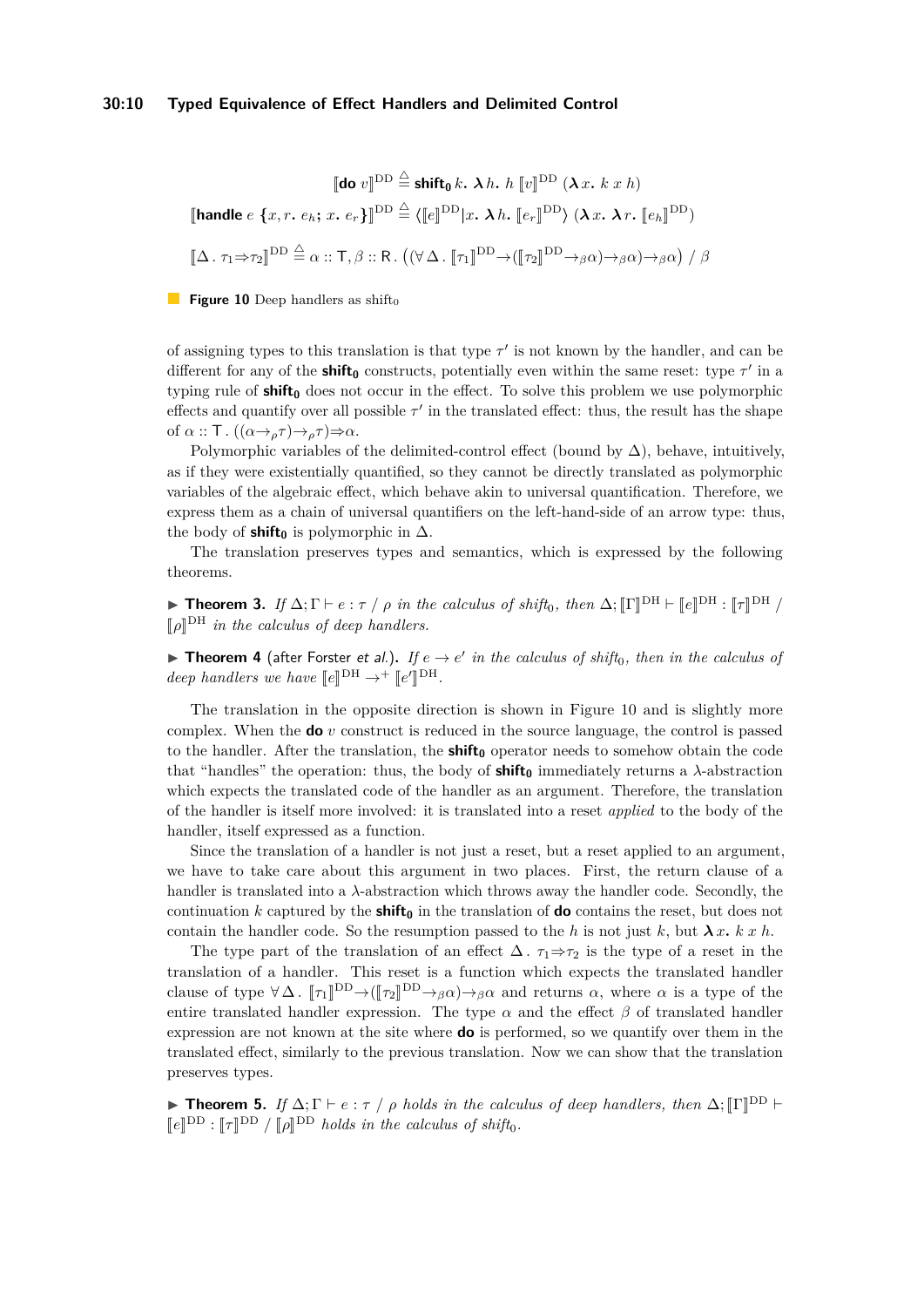As noted by Forster *et al.*, we cannot obtain a direct analogue of Theorem [4.](#page-9-1) Instead, we let  $\rightarrow$ <sub>*i*</sub> be a relation on expressions in target calculus, defined by the following rule

$$
\frac{e_1 \mapsto e_2}{C[e_1] \rightarrow_i C[e_2]},
$$

where C is a general context with one hole, not necessarily in the evaluation position, and obtain the following theorem.

**Theorem 6** (after Forster et al.). If  $e \rightarrow e'$  holds in the calculus of deep handlers, then  $\llbracket e \rrbracket^{\text{DD}} \rightarrow_i^+ \llbracket e'$  $\mathbb{I}^{\text{DD}}$ .

# **4 Shallow Effect Handlers and Delimited Control**

We now turn to the calculi of shallow handlers and control<sub>0</sub>. While these flavours of operators are arguably less popular than those studied in the previous section, they are nonetheless an interesting part of the spectrum of user-defined control operators. In the following, we formally capture the inter-expressibility of these two forms of delimited control, and comment on the differences with respect to the translations and results obtained in the case of deep handlers and shift $_0$ .

## <span id="page-10-0"></span>**4.1 Shallow Handler Calculus**

Much like in the case of deep handlers, the calculus of shallow handlers is given in Figure [11.](#page-11-0) These handlers do not differ syntactically from their deep counterparts: the only difference lies within their semantics.

The operational semantics proceeds in a fashion that is very similar to the deep handlers: a **do** operation matches an enclosing handler using a freeness judgment, and both the value, and the captured continuation are passed to the handler. The only difference is that the captured continuation does *not* contain the handler itself – rather, only the evaluation context *within* the handler is captured. This lack of replication is often intuitively explained via the analogy to the case analysis and recursors, with the deep handlers' replication of the context making them behave in a more fold-like fashion [\[10\]](#page-14-8).

Much like in the case of deep handlers, the calculus has a single effect constructor that denotes the type of the **do** operation. However, in addition to the polymorphic quantification that we have already seen in the previous section, this effect is *recursive*: it is prefixed with a form  $\mu\alpha$ , which binds  $\alpha$  in the body of the effect as an effect-kinded variable. In both typing rules, when we access the "input" and "output" types of the effect, we substitute the entire effect for  $\alpha$  in their body, thus effectively performing a single unfolding of the recursive effect. The only other difference with respect to the type system for the deep handlers lies in the type of the resumption in the rule for **handle**: since the resumption does not contain the handler, its return type is  $\tau$  rather than  $\tau_r$ , and it may still perform the same effect  $\varepsilon$ .

While recursive effect declarations abound in the literature, we are unaware of a prior formulation where the recursion is entirely confined to the type level, without making any appearance at the expression level. Note also that, much like polymorphic effects, the recursive effects are not necessary to establish soundness of the type system: we use them to establish inter-expressibility with the calculus of  $control_0$ .

As with the previous calculi, we prove type soundness via progress and preservation:

**Theorem 7.** *If*  $\cdot$ ;  $\cdot$   $\vdash$   $e$  :  $\tau$  /  $\iota$  *and*  $e \rightarrow^* e' \not\rightarrow$  *in the calculus of shallow handlers, then there exists a value v such that*  $e' = v$  *and*  $\cdot; \cdot \vdash v : \tau / \iota$ .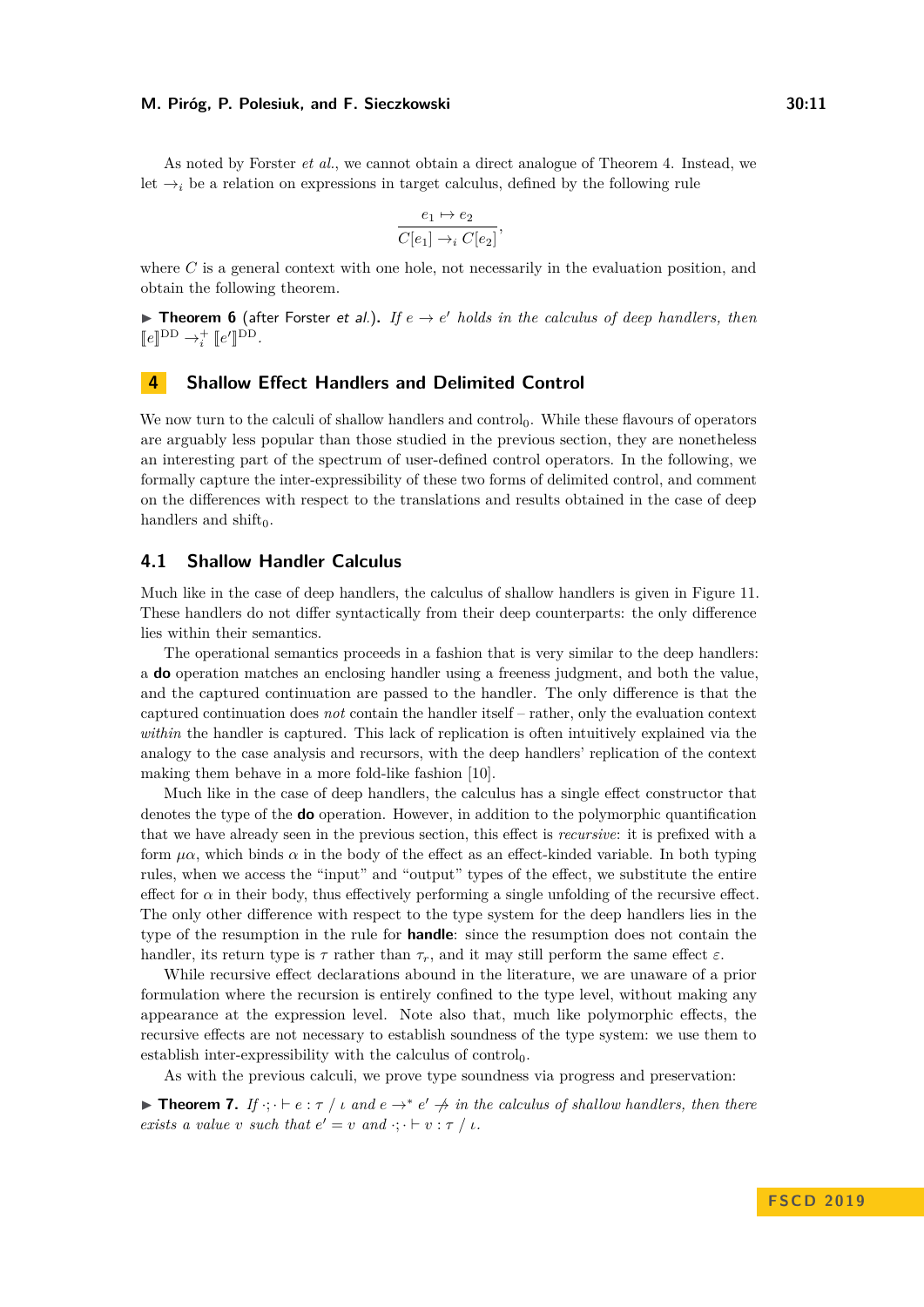## **30:12 Typed Equivalence of Effect Handlers and Delimited Control**

<span id="page-11-0"></span>
$$
\sigma ::= ... | \mu \alpha \ldots \Delta \ldots \tau_1 \Rightarrow \tau_2
$$
\n
$$
e ::= ... | \text{ do } v | \text{ handle } e \{x, r, e; x, e\}
$$
\n
$$
E ::= ... | \text{ handle } E \{x, r, e; x, e\}
$$
\n
$$
n + 1 - \text{free}(E)
$$

 $0$ −free $(E)$ **handle**  $E[\textbf{do } v]$  { $x, r, e_h$ ;  $x, e_r$ }  $\mapsto e_h\{v/x\}$ { $\lambda z$ ,  $E[z]/r$ } **handle** *v*  $\{x, r, e_h; x, e_r\} \mapsto e_r \{v / x\}$ 

$$
\varepsilon = \mu \alpha \cdot \Delta' \cdot \tau_1 \Rightarrow \tau_2 \qquad \delta' = \delta[\alpha \mapsto \varepsilon]
$$
  

$$
\frac{\Delta; \Gamma \vdash v : \delta'(\tau_1) / \iota \qquad \Delta \vdash \delta :: \Delta' \qquad \Delta \vdash \varepsilon :: \mathsf{E}}{\Delta; \Gamma \vdash \mathbf{do} v : \delta'(\tau_2) / \varepsilon}
$$
  

$$
\varepsilon = \mu \alpha \cdot \Delta' \cdot \tau_1 \Rightarrow \tau_2 \qquad \Delta; \Gamma \vdash e : \tau / \varepsilon \cdot \rho \qquad \Delta; \Gamma, x : \tau \vdash e_r : \tau_r / \rho
$$
  

$$
\Delta; \Delta'; \Gamma, x : \tau_1 \{\varepsilon / \alpha\}, r : \tau_2 \{\varepsilon / \alpha\} \rightarrow_{\varepsilon \cdot \rho} \tau \vdash e_h : \tau_r / \rho
$$
  

$$
\Delta; \Gamma \vdash \mathsf{handle} \ e \{x, r. e_h; x. e_r\} : \tau_r / \rho
$$

**Figure 11** Calculus of shallow handlers with recursive effects

# **4.2 The control**<sup>0</sup> Delimited Control Calculus

Finally, we turn to the last of our calculi, the delimited control calculus of control $_0$ , presented in Figure [12.](#page-12-0) Much like the difference between deep and shallow handlers, the differences between various delimited control operators are rather subtle. The common intuition refers to the treatment of the reset delimiters – see the account of Shan [\[19\]](#page-15-12) for the complete picture, including shift and control. In our formulation, we keep the same shape of delimiters equipped with "return" clauses that we used with  $\text{shift}_0$ , and the control operator has an analogous form, while the operational semantics changes in the standard way, by not wrapping the captured continuation with delimiter.

The effect constructor for this calculus is the most complex of the ones we consider. In addition to the quantified variables (three, in this case: two types and a row) and the effect being recursive, like the one introduced for shallow effects, the underlying structure also contains an additional type. This is due to the mismatch between the return type of the continuation and the type of the expression under the control<sub>0</sub> operator: mirroring the case of shallow effects, this is caused by the fact that the captured continuation discards the return clause of the delimiter. Thus, leaving out the polymorphic quantifiers, in an effect  $\tau_1 \Rightarrow \tau_2$  /  $\rho$  we have  $\tau_1$  as the type of the expression within the delimiter *and* the return type of the captured continuation, while  $\tau_2$  as the type of the return clause in the delimiter *and* the type of the expression under the control $_0$  operator.

As with the previous calculi, we prove type soundness via progress and preservation:

**Theorem 8.** *If*  $\cdot$ ;  $\cdot$   $\vdash$   $e$  :  $\tau$  /  $\iota$  *and*  $e \rightarrow^* e' \not\rightarrow \iota$  *in the calculus of control*<sub>0</sub> *and reset, then there exists a value v such that*  $e' = v$  *and*  $\cdot; \cdot \vdash v : \tau / \iota$ .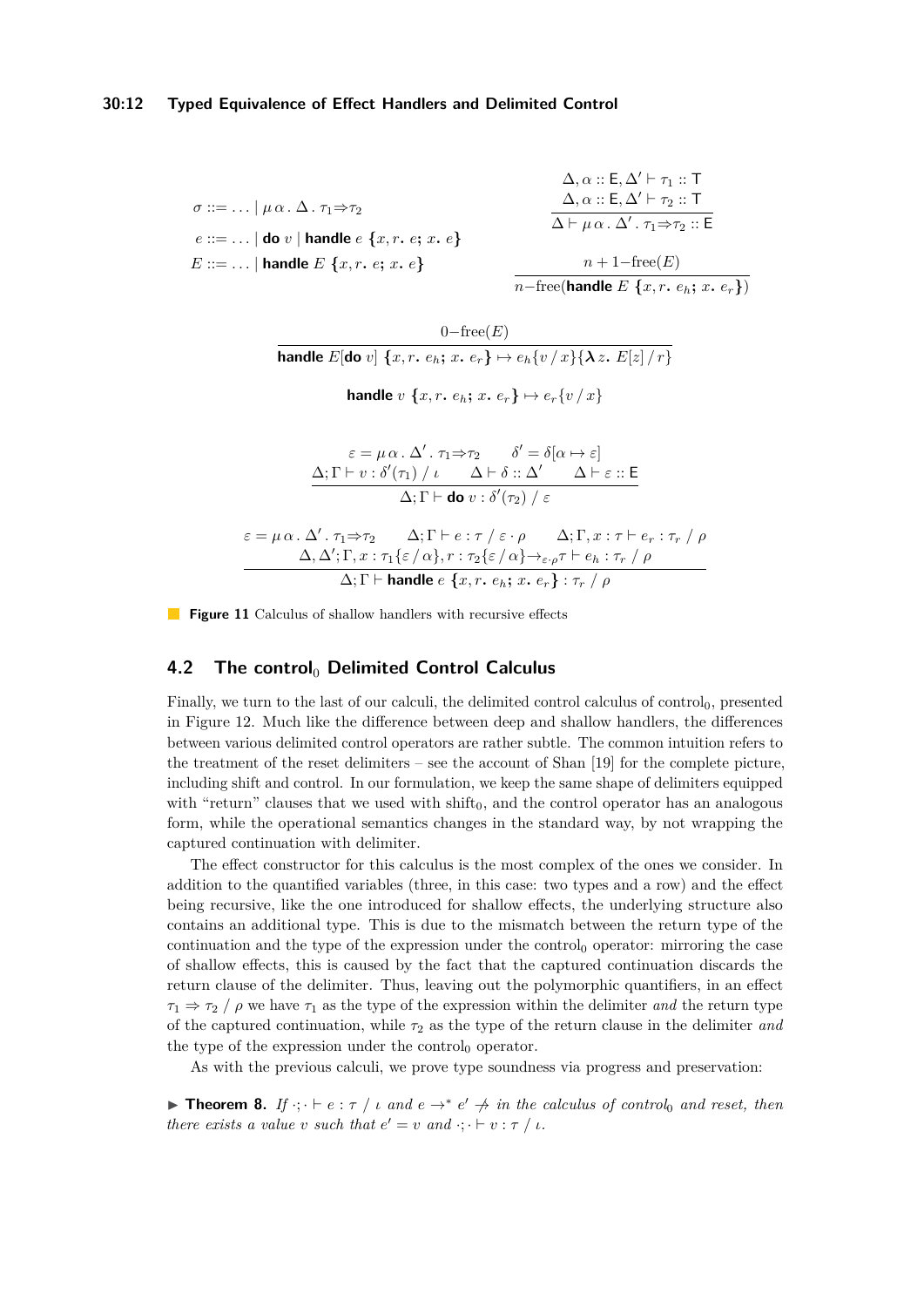<span id="page-12-0"></span>
$$
\sigma ::= ... | \mu \alpha \ldots \Delta \ldots \tau \Rightarrow \tau / \rho
$$
\n
$$
e ::= ... | \text{control}_0 k. e | \langle e | x. e \rangle
$$
\n
$$
E ::= ... | \langle E | x. e \rangle
$$
\n
$$
\Delta, \alpha :: E, \Delta' \vdash \tau_2 :: T
$$
\n
$$
\Delta, \alpha :: E, \Delta' \vdash \rho :: R
$$
\n
$$
\Delta \vdash \mu \alpha \ldots \Delta' \ldots \tau_1 \Rightarrow \tau_2 / \rho :: E
$$
\n
$$
\frac{n + 1 - \text{free}(E)}{n - \text{free}(\langle E | x. e \rangle)}
$$

$$
\frac{0-\text{free}(E)}{\langle E[\text{control}_0 \, k. \, e]|x. \, e_r\rangle \mapsto e\{\lambda z. \, E[z]/k\}} \qquad \langle v|x. \, e\rangle \mapsto e\{v/x\}
$$

$$
\varepsilon = \mu \alpha \cdot \Delta' \cdot \tau_1 \Rightarrow \tau_2 / \rho \qquad \Delta, \Delta'; \Gamma, k : \tau' \to_{\varepsilon \cdot \rho \{\varepsilon / \alpha\}} \tau_1 \{\varepsilon / \alpha\} \vdash e : \tau_2 \{\varepsilon / \alpha\} / \rho' \n\Delta, \Delta' \vdash \rho' <: \rho \qquad \Delta \vdash \tau' :: \Gamma \qquad \Delta \vdash \varepsilon \cdot \rho' :: \mathsf{R}
$$
\n
$$
\Delta; \Gamma \vdash \textbf{control}_0 k. e : \tau' / \varepsilon \cdot \rho'
$$

$$
\varepsilon = \mu \alpha \cdot \Delta' \cdot \tau_1 \Rightarrow \tau_2 / \rho \qquad \delta' = \delta[\alpha \mapsto \varepsilon] \qquad \tau_e = \delta'(\tau_1) \qquad \tau_r = \delta'(\tau_2)
$$

$$
\frac{\rho_r = \delta'(\rho)}{\Delta \vdash \delta \vdots \Delta'} \frac{\Delta \vdash \delta \vdash \varepsilon \cdot \tau_e / \varepsilon \cdot \rho_r}{\Delta; \Gamma \vdash e : \tau_e / \varepsilon \cdot \rho_r} \frac{\Delta \vdash \Gamma, x : \tau_e \vdash e_r : \tau_r / \rho_r}{\Delta \vdash \Gamma \vdash \langle e | x, e_r \rangle : \tau_r / \rho_r}
$$

**Figure 12** Calculus of control<sub>0</sub> with recursive and polymorphic effects

## **4.3 Typed Correspondence**

The translation from the control<sub>0</sub> calculus to shallow handlers is presented in Figure [13.](#page-13-0) Note that the translation on expressions is precisely analogous to the case of shift $_0$  and deep handlers.

The new elements appear in the translation of the effect constructor. Like before, an effect  $\tau_1 \Rightarrow \tau_2$  /  $\rho$  after translation has the shape  $\beta$  :: T.  $((\beta \rightarrow_{\rho_c} \tau_1') \rightarrow_{\rho'} \tau_2') \Rightarrow \beta$ , where the  $\rho_c$  is a translated row of effects of the captured continuation. However, in this case the captured continuation does not contain the delimiter, so  $\rho_c$  is a nonempty row that contains the entire translated effect in its head position: this is why we need recursive effects to type-check the translated expressions. Now, the translated effect has the form  $\mu \alpha$ .  $\beta$  :: T.  $((\beta \rightarrow_{\alpha \cdot \rho'} \tau_1') \rightarrow_{\rho'} \tau_2') \Rightarrow \beta$ . The translation of polymorphic variables of an effect is analogous to what we have seen in the case of "deep" control, with variables quantifiers of the effect turning into universal quantifiers in proper types.

We show the following theorems, which say that the translation preserves both types and semantics.

**► Theorem 9.** *If*  $\Delta$ ;  $\Gamma \vdash e : \tau / \rho$  *in the calculus of control*<sub>0</sub>*, then*  $\Delta$ ;  $[\![\Gamma]\!]^{\text{SH}} \vdash [\![e]\!]^{\text{SH}} : [\![\tau]\!]^{\text{DH}}$  /  $[\![\rho]\!]^{\text{SH}}$  *in the calculus of shallow handlers.* 

**Theorem 10.** *If*  $e \rightarrow e'$  *in the calculus of control*<sub>0</sub>*, then in the calculus of shallow handlers we have*  $[e]^{SH} \rightarrow^+ [e'$  $\mathbb{I}^{\text{SH}}$ .

The translation from shallow handlers to the control<sub>0</sub> calculus is shown in Figure [14.](#page-13-1) The translation for expressions is almost the same as for the deep case with one minor difference: the continuation captured by **control<sup>0</sup>** does not contain a delimiter, so it can be directly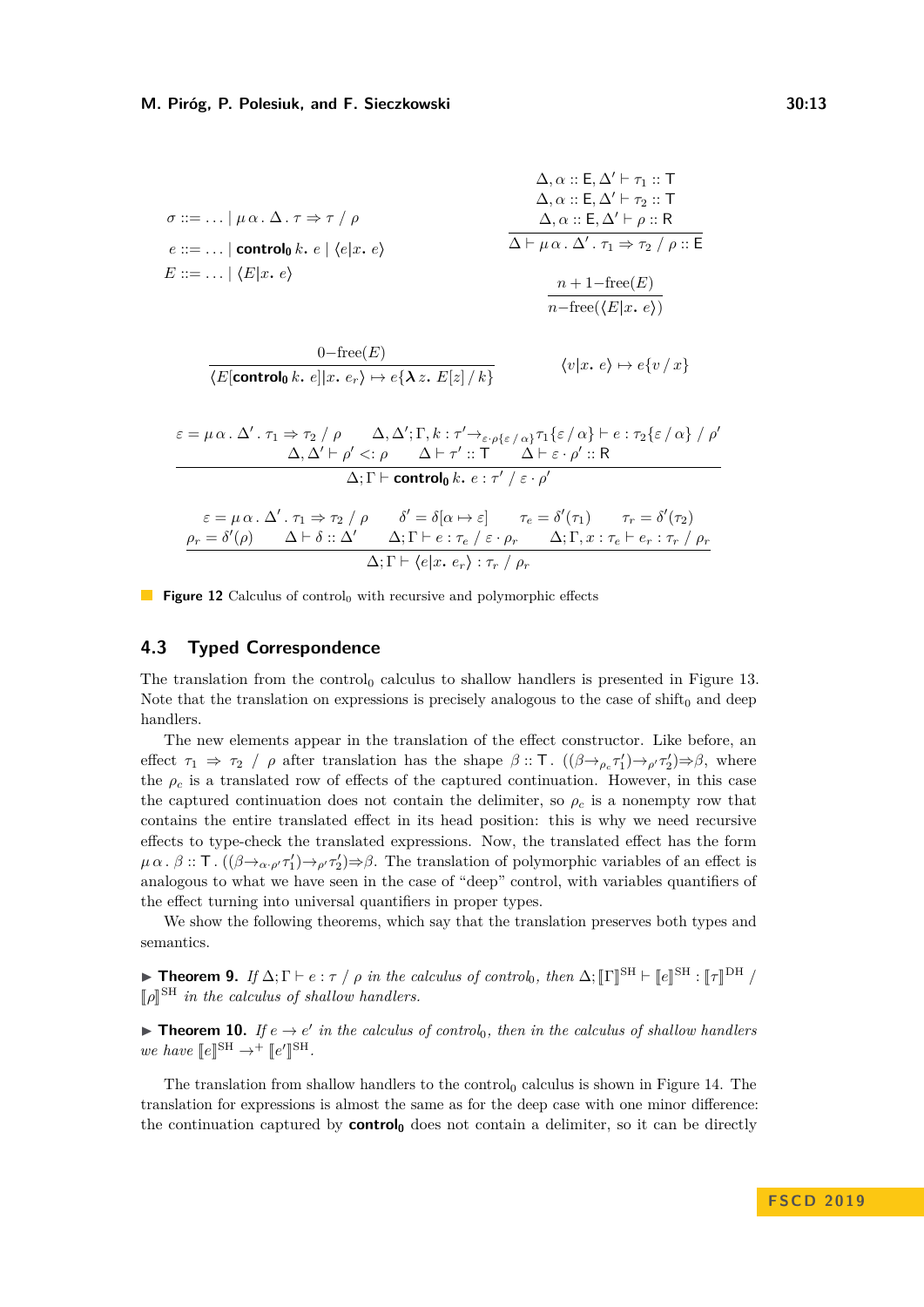## **30:14 Typed Equivalence of Effect Handlers and Delimited Control**

<span id="page-13-0"></span>
$$
\begin{aligned}\n\text{[control}_0 \, k. \, e\text{]}^{\text{SH}} &\stackrel{\triangle}{=} \text{do } \lambda \, k. \, [e\text{]}^{\text{SH}} \\
&\quad [\langle e | x. \, e_r \rangle]^{\text{SH}} &\stackrel{\triangle}{=} \text{handle } [e\text{]}^{\text{SH}} \, \{x, r. \, x \, r; \, x. \, [e_r]^{\text{SH}}\} \\
&\quad [\mu \alpha. \, \Delta. \, \tau_1 \Rightarrow \tau_2 \, / \, \rho]^{\text{SH}} &\stackrel{\triangle}{=} \mu \, \alpha. \, \beta :: \text{T.} \, (\forall \, \Delta. \, (\beta \rightarrow_{\alpha \cdot [\![\rho]\!]^{\text{SH}}} [\![\tau_1]\!]^{\text{SH}}) \rightarrow_{[\![\rho]\!]^{\text{SH}}} [\![\tau_2]\!]^{\text{SH}}) \Rightarrow \beta \, \text{[In the case of } \mathcal{M}.\n\end{aligned}
$$

<span id="page-13-1"></span>**Figure 13** The control<sub>0</sub> calculus via shallow handlers

$$
\begin{aligned}\n\llbracket \textbf{do } v \rrbracket^{\text{SD}} &\stackrel{\triangle}{=} \textbf{control}_0 \, k. \ \lambda \, h. \ h \llbracket v \rrbracket^{\text{SD}} \, k \\
\llbracket \textbf{handle } e \{x, r. \, e_h; \, x. \, e_r\} \rrbracket^{\text{SD}} &\stackrel{\triangle}{=} \langle \llbracket e \rrbracket^{\text{SD}} | x. \ \lambda \, h. \ \llbracket e_r \rrbracket^{\text{SD}} \rangle \, (\lambda \, x, r. \ \llbracket e_h \rrbracket^{\text{SD}}) \\
\llbracket \mu \, \alpha \, . \ \Delta \, . \ \tau_1 \Rightarrow \tau_2 \rrbracket^{\text{SD}} &\stackrel{\triangle}{=} \\
\mu \, \alpha \, . \ \beta_1 :: \mathsf{T}, \beta_2 :: \mathsf{T}, \gamma :: \mathsf{R} \, . \ \beta_1 \Rightarrow \big( \forall \, \Delta \, . \ \llbracket \tau_1 \rrbracket^{\text{SD}} \rightarrow (\llbracket \tau_2 \rrbracket^{\text{SD}} \rightarrow_{\alpha \cdot \gamma} \beta_1) \rightarrow_{\gamma} \beta_2 \big) \rightarrow_{\gamma} \beta_2 \ / \ \gamma\n\end{aligned}
$$

**Figure 14** Shallow handlers as shallow delimited control

passed as a resumption to a handler code. The translation also requires recursive effects, for the same reasons as the translation in the other direction.

The translation preserves types and reduction semantics, as we show in the following theorems.

**Frame 11.** *If*  $\Delta$ ;  $\Gamma \vdash e : \tau / \rho$  *in the calculus of shallow handlers, then*  $\Delta$ ;  $[\![\Gamma]\!]^{\text{SD}}$   $\vdash$   $\llbracket \mathbf{I} \rrbracket^{\text{SD}}$   $\downarrow$   $\llbracket \mathbf{I} \rrbracket^{\text{SD}}$   $\downarrow$   $\llbracket \mathbf{I} \rrbracket^{\text{SD}}$   $\downarrow$   $\llbracket \mathbf{I} \rrbracket^{\text{SD}}$   $\llbracket e \rrbracket^{\text{SD}}$  *:*  $\llbracket \tau \rrbracket^{\text{SD}}$  */*  $\llbracket \rho \rrbracket^{\text{SD}}$  *in the calculus of control*<sub>0</sub>*.* 

<span id="page-13-2"></span>**Theorem 12.** *If*  $e \rightarrow e'$  *in the calculus of shallow handlers, then in the calculus of control we have*  $[e]^{SD} \rightarrow^+ [e'$  $\mathbb{I}^{\text{SD}}$ .

Since we do not modify the captured continuation before passing it as a resumption, we are able to prove Theorem [12](#page-13-2) for a reduction in evaluation contexts instead of general contexts.

# **5 Discussion and Further Work**

We have shown how the untyped correspondence between deep effect handlers and shift<sub>0</sub>, known from prior work can be extended to the typed setting, given an appropriately expressive type system. In the process, we have identified a novel type system for the  $\text{shift}_0/\text{reset}$ calculus, in which the shift expressions are parametric in the type and effect. To our knowledge, such a system has not been considered before in the extensive literature on delimited control operators, although further work is necessary to explore the relation of our system to those presently found in literature – one aspect to consider would certainly be answer-type modification.

At the same time, we believe it is useful to contrast the parametric shift $_0$ , which remains rather difficult to grasp, to the apparently natural move to polymorphic effect handlers, which indeed have been considered before. We feel that the fact that the effect handlers give an interpretation to the control effect at the delimiter, rather than at the capture point – which causes the translations studied in this paper to have to "invert" the direction of control – may be the reason behind the recent surge in popularity of effect handlers as the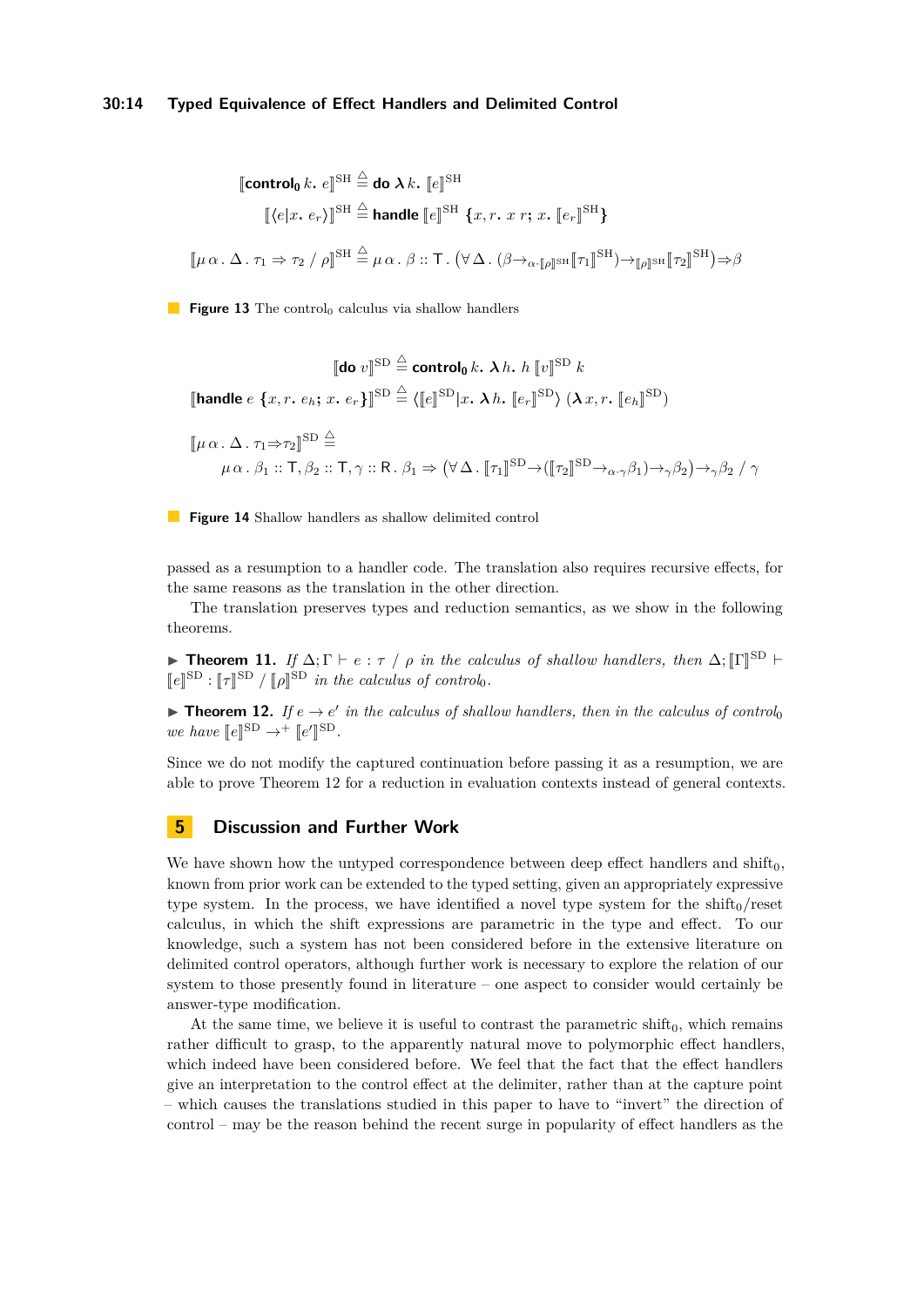main control abstraction provided by a language, while delimited control operators have been, throughout their history, somewhat of a niche interest.

We have also adapted the translations, for both terms and types, to the shallow handlers and a control $<sub>0</sub>$ /reset calculus. While the translation for terms is barely different from the</sub> case for deep handlers and  $\text{shift}_0$ , the type systems that are required in order to achieve inter-expressibility evidence the folklore notion that shallow handlers are "case-like" (while the deep variant behaves "fold-like"): thus the need for explicit recursion within the effects.

Finally, since we work within a common type-and-effect system with effect rows, we managed to extend the calculi with both a simple notion of subeffecting and a variant of Biernacki *et al.*'s lift operator that allows "masking" effects at the front of the effect row without any effect on the complexity of the translation.

While this work resolves a conjecture of Forster *et al.* [\[8\]](#page-14-3), there remains a wide array of topics for future work. The most obvious line of work that we chose not to pursue at this point is answer-type modification [\[1,](#page-14-9) [12\]](#page-15-13), which is a common feature of type systems for delimited control operators. Whether it can be reconciled with the polymorphic effects of our calculi remains to be investigated: if so, it is certainly interesting to see how it would translate to the effect handler calculi. Relating our type systems to the monadic representation is another aspect that would require further attention.

#### **References**

- <span id="page-14-9"></span>**1** Kenichi Asai. On typing delimited continuations: three new solutions to the printf problem. *Higher-Order and Symbolic Computation*, 22(3):275–291, 2009. URL: [https://doi.org/10.](https://doi.org/10.1007/s10990-009-9049-5) [1007/s10990-009-9049-5](https://doi.org/10.1007/s10990-009-9049-5), [doi:10.1007/s10990-009-9049-5](http://dx.doi.org/10.1007/s10990-009-9049-5).
- <span id="page-14-5"></span>**2** Dariusz Biernacki, Maciej Piróg, Piotr Polesiuk, and Filip Sieczkowski. Handle with care: relational interpretation of algebraic effects and handlers. *PACMPL*, 2(POPL):8:1–8:30, 2018. URL: <https://doi.org/10.1145/3158096>, [doi:10.1145/3158096](http://dx.doi.org/10.1145/3158096).
- <span id="page-14-2"></span>**3** Olivier Danvy. An analytical approach to programs as data objects. *DSc thesis, Department of Computer Science, Aarhus University*, 11, 2006.
- <span id="page-14-1"></span>**4** Olivier Danvy and Andrzej Filinski. Abstracting control. In *LISP and Functional Programming*, pages 151–160, 1990. URL: <https://doi.org/10.1145/91556.91622>, [doi:10.1145/91556.](http://dx.doi.org/10.1145/91556.91622) [91622](http://dx.doi.org/10.1145/91556.91622).
- <span id="page-14-0"></span>**5** Matthias Felleisen. The theory and practice of first-class prompts. In *Conference Record of the Fifteenth Annual ACM Symposium on Principles of Programming Languages, San Diego, California, USA, January 10-13, 1988*, pages 180–190, 1988. URL: [https://doi.org/10.](https://doi.org/10.1145/73560.73576) [1145/73560.73576](https://doi.org/10.1145/73560.73576), [doi:10.1145/73560.73576](http://dx.doi.org/10.1145/73560.73576).
- <span id="page-14-4"></span>**6** Matthias Felleisen. On the expressive power of programming languages. *Sci. Comput. Program.*, 17(1-3):35–75, 1991. URL: [https://doi.org/10.1016/0167-6423\(91\)90036-W](https://doi.org/10.1016/0167-6423(91)90036-W), [doi:10.1016/0167-6423\(91\)90036-W](http://dx.doi.org/10.1016/0167-6423(91)90036-W).
- <span id="page-14-6"></span>**7** Matthias Felleisen and Daniel P. Friedman. A reduction semantics for imperative higher-order languages. In *PARLE, Parallel Architectures and Languages Europe, Volume II: Parallel Languages, Eindhoven, The Netherlands, June 15-19, 1987, Proceedings*, pages 206–223, 1987. URL: [https://doi.org/10.1007/3-540-17945-3\\_12](https://doi.org/10.1007/3-540-17945-3_12), [doi:10.1007/3-540-17945-3\\\_12](http://dx.doi.org/10.1007/3-540-17945-3_12).
- <span id="page-14-3"></span>**8** Yannick Forster, Ohad Kammar, Sam Lindley, and Matija Pretnar. On the expressive power of user-defined effects: effect handlers, monadic reflection, delimited control. *PACMPL*, 1(ICFP):13:1–13:29, 2017. URL: <https://doi.org/10.1145/3110257>, [doi:10.1145/3110257](http://dx.doi.org/10.1145/3110257).
- <span id="page-14-7"></span>**9** Robert Harper. *Practical Foundations for Programming Languages*. Cambridge University Press, New York, NY, USA, 2nd edition, 2016.
- <span id="page-14-8"></span>**10** Daniel Hillerström and Sam Lindley. Shallow effect handlers. In *Programming Languages and Systems - 16th Asian Symposium, APLAS 2018, Wellington, New Zealand, December 2-6, 2018,*